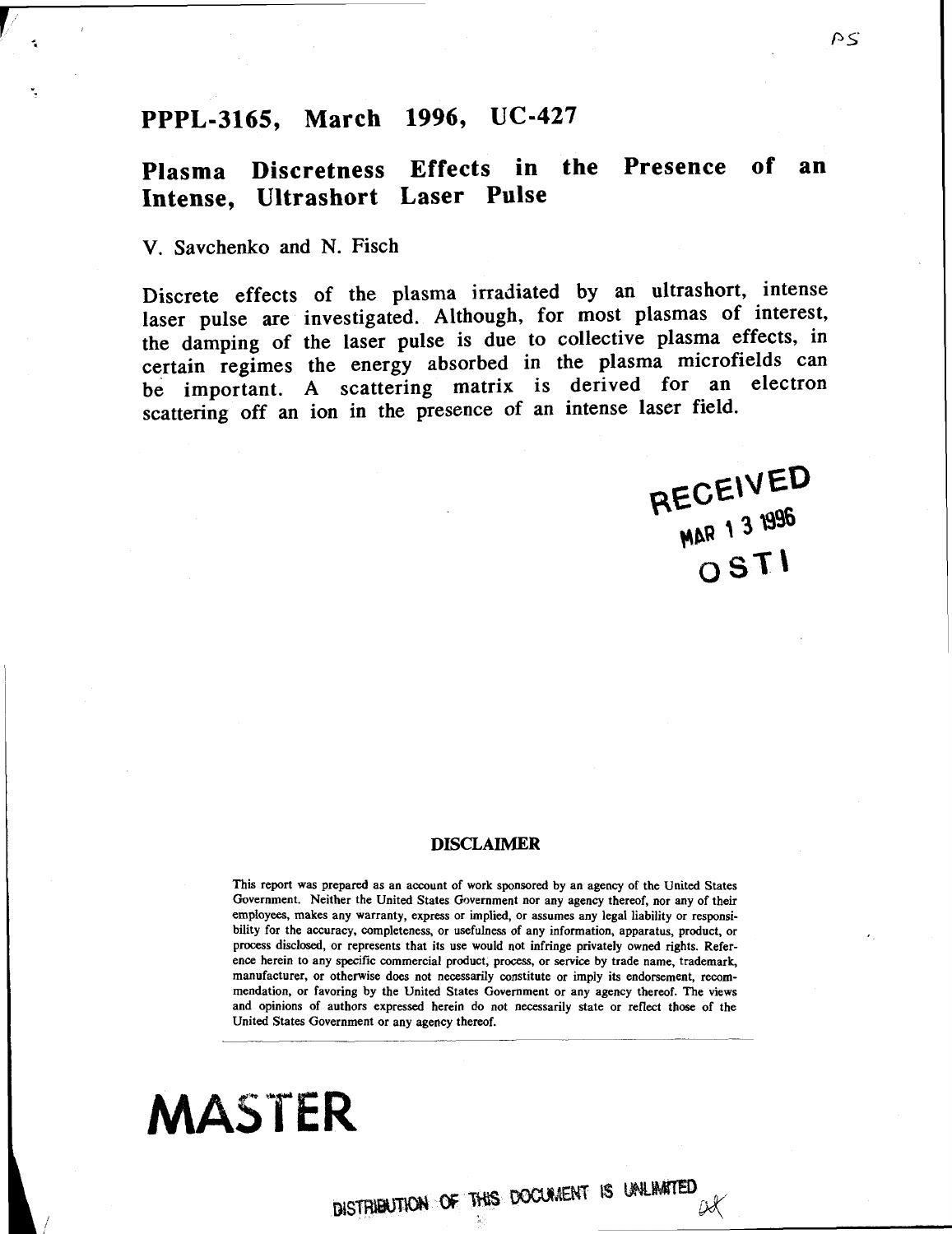# Plasma discreteness effects in the presence of an intense, ultrashort laser pulse

V.I. Savchenko and N.J. Fisch

February 26, 1996

#### **Abstract**

Discrete effects of the plasma irradiated by an ultrashort, intense laser pulse are investigated. Although, for most plasmas of interest, the damping of the laser pulse is due to collective plasma effects, in certain regimes the energy absorbed in the plasma microfields can be important. A scattering matrix is derived for an electron scattering off an ion in the presence of an intense laser field.

PACS: 52.40.Nk, 52.50.Jm, 52.25.Rv, 52.25.Kn.

Reserva

1

many ya Katika<br>Katika Kasa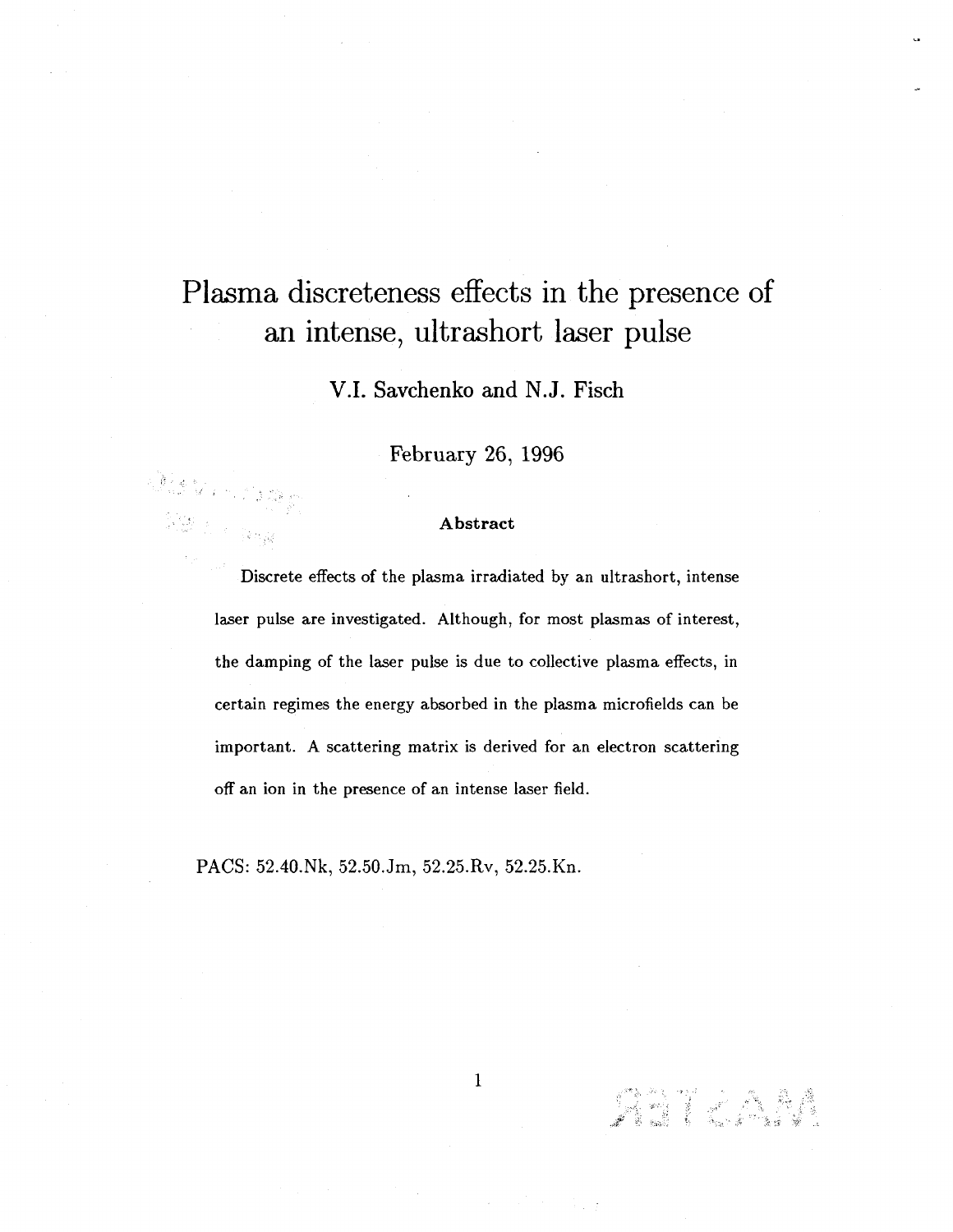#### **NOTICE**

Page(s) size did not permit electronic reproduction. Information may be purchased by the general public from the National Technical Information Service, U.S. Department of Commerce, Springfield, VA 22161 (Area Code 703-487-4650). DOE and DOE contractors may purchase information by contacting DOE's Office of Scientific and Technical Information, P.O. Box 62, Oak Ridge, TN 37831, Attn: Information Services (Area Code 423-576-8401).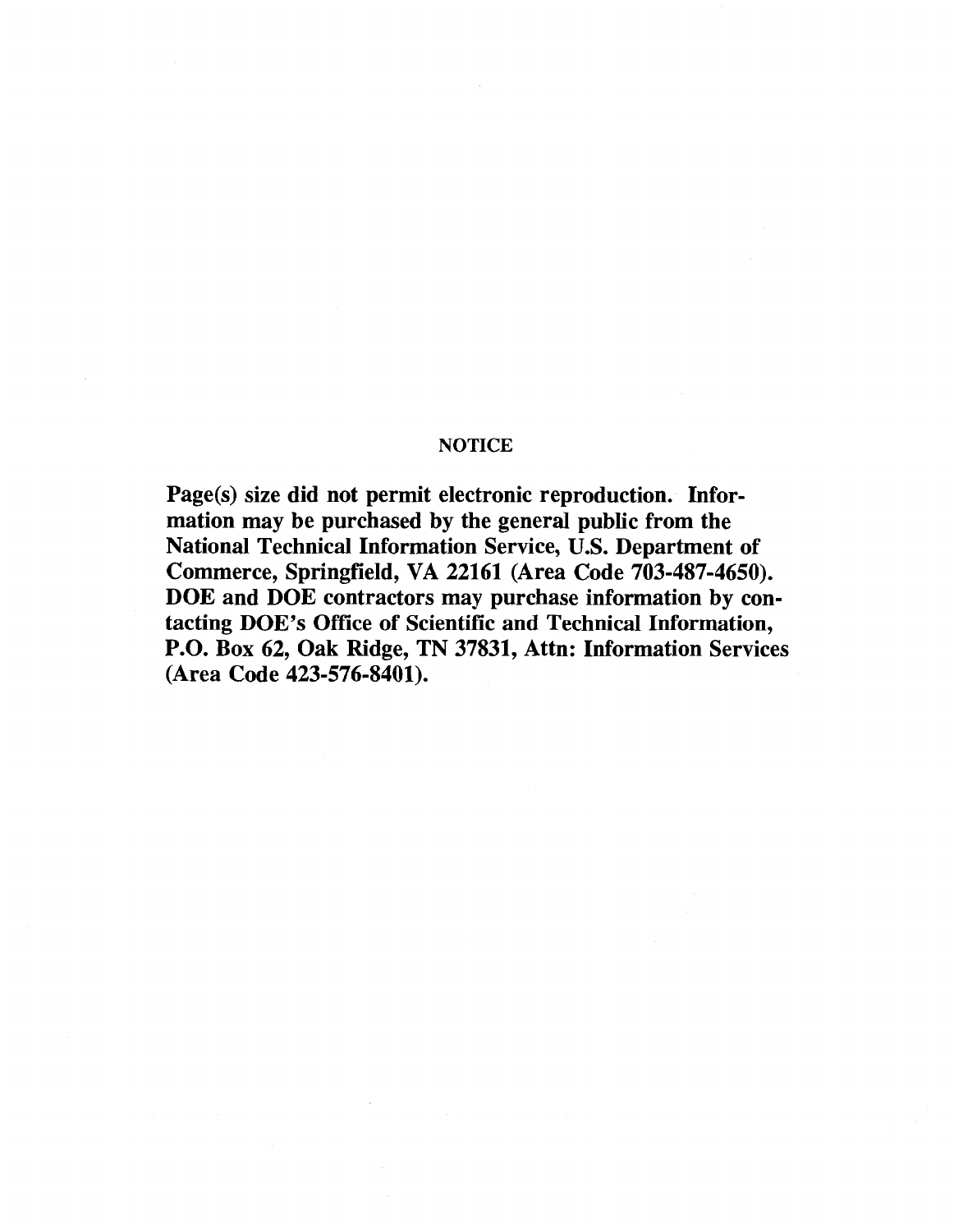$\label{eq:2.1} \frac{1}{\sqrt{2}}\int_{0}^{\infty}\frac{1}{\sqrt{2\pi}}\left(\frac{1}{\sqrt{2\pi}}\right)^{2\alpha} \frac{1}{\sqrt{2\pi}}\int_{0}^{\infty}\frac{1}{\sqrt{2\pi}}\left(\frac{1}{\sqrt{2\pi}}\right)^{\alpha} \frac{1}{\sqrt{2\pi}}\frac{1}{\sqrt{2\pi}}\int_{0}^{\infty}\frac{1}{\sqrt{2\pi}}\frac{1}{\sqrt{2\pi}}\frac{1}{\sqrt{2\pi}}\frac{1}{\sqrt{2\pi}}\frac{1}{\sqrt{2\pi}}\frac{1}{\sqrt{2\pi}}$ 

 $\label{eq:2.1} \mathcal{L}_{\text{max}}(\mathcal{L}_{\text{max}}) = \mathcal{L}_{\text{max}}(\mathcal{L}_{\text{max}})$ 

 $\label{eq:2.1} \frac{1}{\sqrt{2}}\int_{0}^{\infty}\frac{1}{\sqrt{2\pi}}\left(\frac{1}{\sqrt{2\pi}}\right)^{2\alpha} \frac{1}{\sqrt{2\pi}}\int_{0}^{\infty}\frac{1}{\sqrt{2\pi}}\left(\frac{1}{\sqrt{2\pi}}\right)^{\alpha} \frac{1}{\sqrt{2\pi}}\frac{1}{\sqrt{2\pi}}\int_{0}^{\infty}\frac{1}{\sqrt{2\pi}}\frac{1}{\sqrt{2\pi}}\frac{1}{\sqrt{2\pi}}\frac{1}{\sqrt{2\pi}}\frac{1}{\sqrt{2\pi}}\frac{1}{\sqrt{2\pi}}$ 

 $\label{eq:2.1} \frac{1}{\sqrt{2}}\left(\frac{1}{\sqrt{2}}\right)^{2} \left(\frac{1}{\sqrt{2}}\right)^{2} \left(\frac{1}{\sqrt{2}}\right)^{2} \left(\frac{1}{\sqrt{2}}\right)^{2} \left(\frac{1}{\sqrt{2}}\right)^{2} \left(\frac{1}{\sqrt{2}}\right)^{2} \left(\frac{1}{\sqrt{2}}\right)^{2} \left(\frac{1}{\sqrt{2}}\right)^{2} \left(\frac{1}{\sqrt{2}}\right)^{2} \left(\frac{1}{\sqrt{2}}\right)^{2} \left(\frac{1}{\sqrt{2}}\right)^{2} \left(\$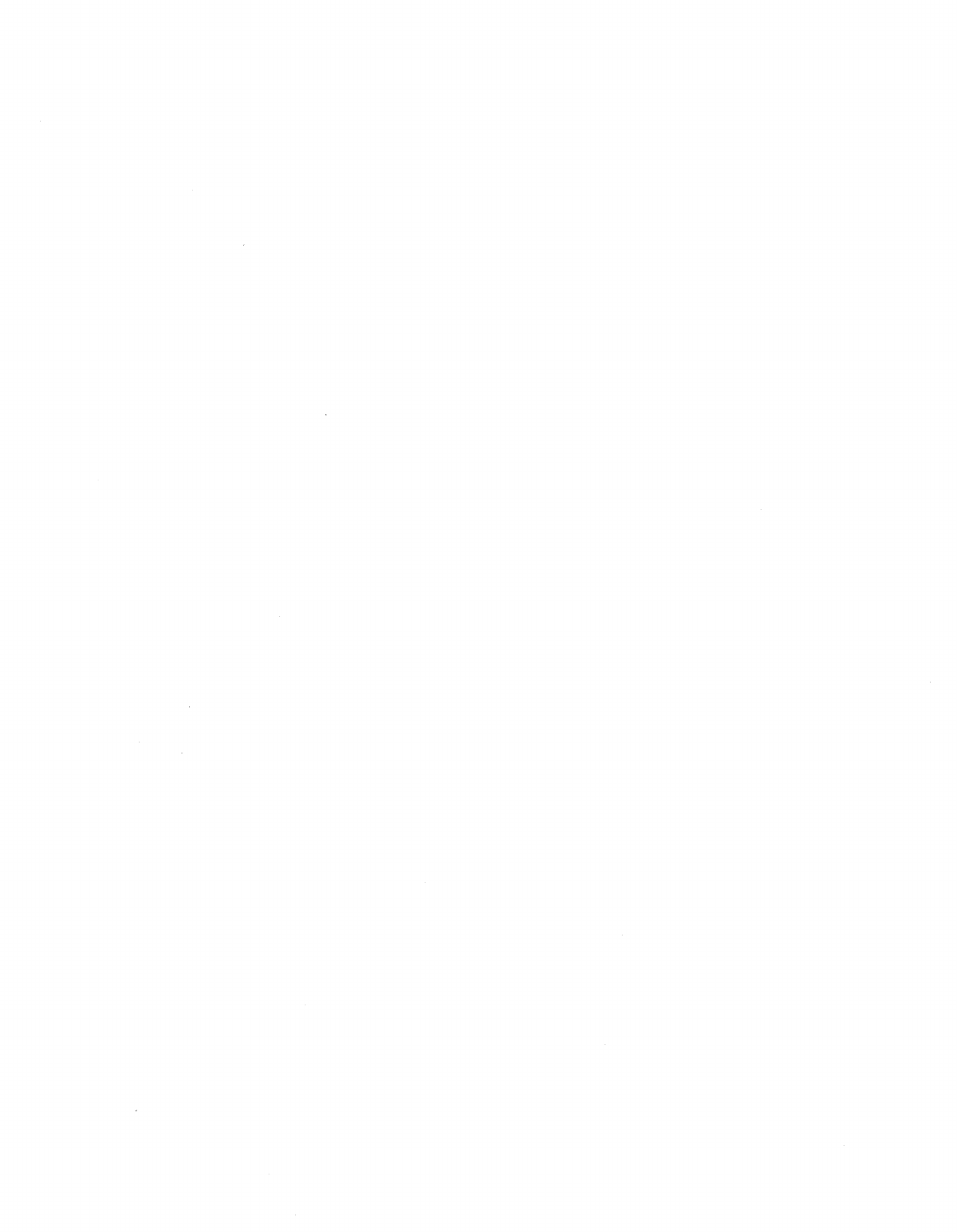#### I. INTRODUCTION

The increasing degree of interest in high intensity lasers motivates a theoretical examination of the behavior of plasma in the fields of such lasers. Many recent studies are devoted to analysis of collective behaviour<sup>1</sup>; however, there is a need, addressed here, to examine discrete particle effects inside a very short electromagnetic pulse of linear polarization and of arbitrary amplitude.

The problem of collisional absorption<sup>2</sup> has been studied extensively for low intensity fields, where the electron velocity is not relativistic, and for time scales longer than collisional time. Now, very high intensity fields  $(10^{18}$  $W/cm<sup>2</sup>$  and above) can be achieved in very short pulses<sup>3</sup>. For underdense plasma, the duration of such pulses is less than an inverse plasma frequency, and, hence, for ideal plasmas, even less than a collision time. Therefore, to find the amount of energy deposited into the plasma due to its discreteness, a standard approach, such as by using the Fokker-Planck collisional operator, may not be valid. Neither is one allowed to assume that the electron motion is nonrelativistic<sup>4</sup> .

In this paper, we address collisional effects in just this ultraintense, ultrashort laser regime, and we find the change in the energy of plasma mi-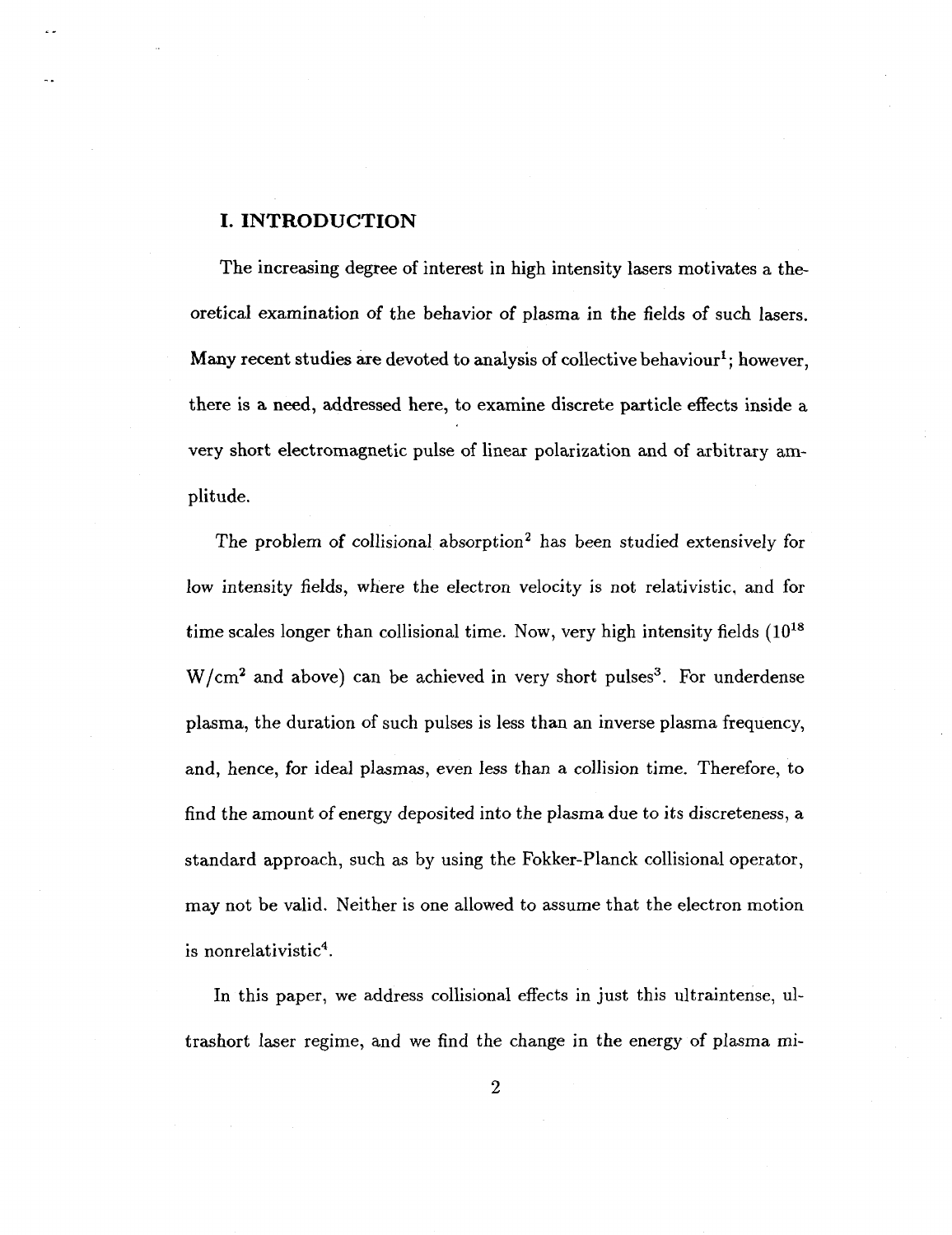crofields (usually refered to as a correlational energy) due to the interaction of electrons with the laser pulse. Although, for plasma with an electron temperature  $T_e \geq 1$  eV and a very intense,  $\eta \sim 1$ , short 0.1 ps laser pulse, the damping of the pulse is due to collective effects, and the collective energy sets up a plasma wake. Here the nonlinearity paramter  $\eta$  is  $\eta = ea/mc^2$ , where  $a$  is a wave vector potential,  $c$  is the velocity of light,  $-e$  the electron charge, and  $m$  the electron mass. On the other hand, for a plasma at  $T_e \sim 0.01$  eV and for a very short, moderately intense pulse, we find that the correlational energy can be greater than the energy stored in the plasma oscillations. Interestingly, in this regime, in which a plasma is irradiated by the laser waves, discrete (collisional) effects dominate collective effects. In contrast, in an ideal plasma , in the absence of any external fields, collisional effects are always down in magnitude by a factor of  $n_e\lambda_1^3$ , where  $n_e$  is an electron density and  $\lambda_d$  is a Debye length.

The problem of two particle collisions in the presence of an intense laser pulse remains unexplored for flux densities, so intense that the particle motion becomes relativistic. It corresponds to the nonlinearity paramter  $\eta =$ *ea/mc* being of the order unity. For visible light  $\eta \sim 1$  for a flux density  $\sim 10^{18}$  W/cm<sup>2</sup>. We analyze here the case of the scattering of an electron by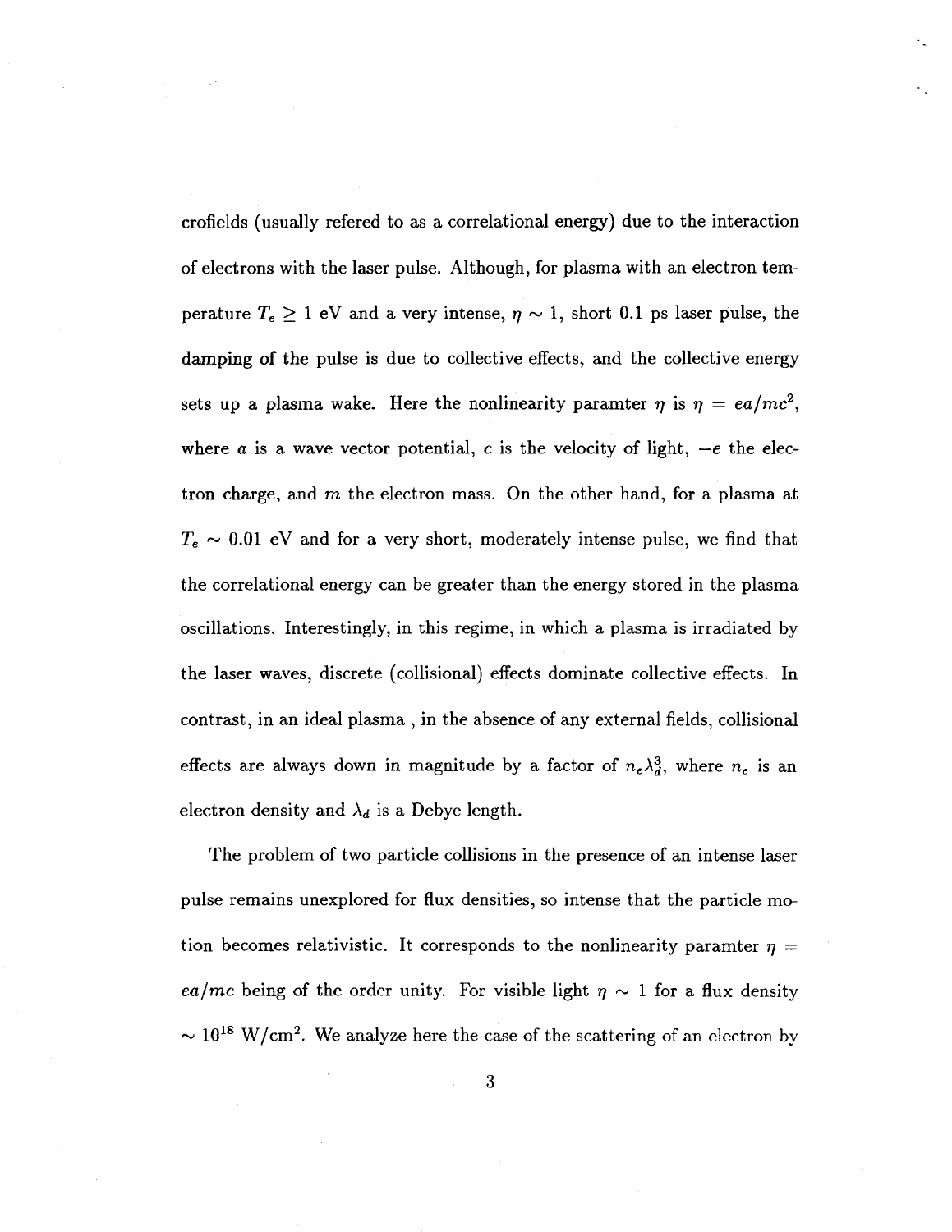the ion in the laser field at such intense flux densities. The final answer is presented in terms of a scattering matrix, which describes interaction of two particles both inside and outside the laser pulse.

Suppose a wave packet propagates in the *x* direction, with vector potential  $a(t - x/c)$ . Suppose further that  $a(t - x/c < 0) = a(t - x/c > T) = 0$ . The pulse is then characterized by two time scales: its mean frequency  $\bar{\omega}$  and its total phase duration T. The frequency width of the wave packet is  $\delta\omega$ , such that  $T\delta\omega \sim 1$ . We assume that the pulse travels at the velocity of light, which is a good approximation for waves in an underdense plasma. This approximation becomes even better for very intense waves<sup>4</sup>.

Describing the interaction of plasma with a laser pulse of high intensity  $(n \sim 1)$  is complicated, because one can not use a dipolar expansion<sup>5</sup>, which assumes  $\eta \ll 1$ . But the limit of a very short pulse is tractable<sup>5</sup>. If the pulse spectra is broad enough, i.e.  $\omega_p/\delta\omega < 1$ , so that the pulse duration is shorter than the time for the electrons to set up a collective response, the plasma collective field can be treated as a perturbation to the laser field. Recent advances in pulse compression<sup>3</sup> now make possible pulses as short as  $T \sim 0.1$  ps, for which the above inequality holds for plasmas with densities up to  $10^{18}$  cm<sup>-3</sup>.

4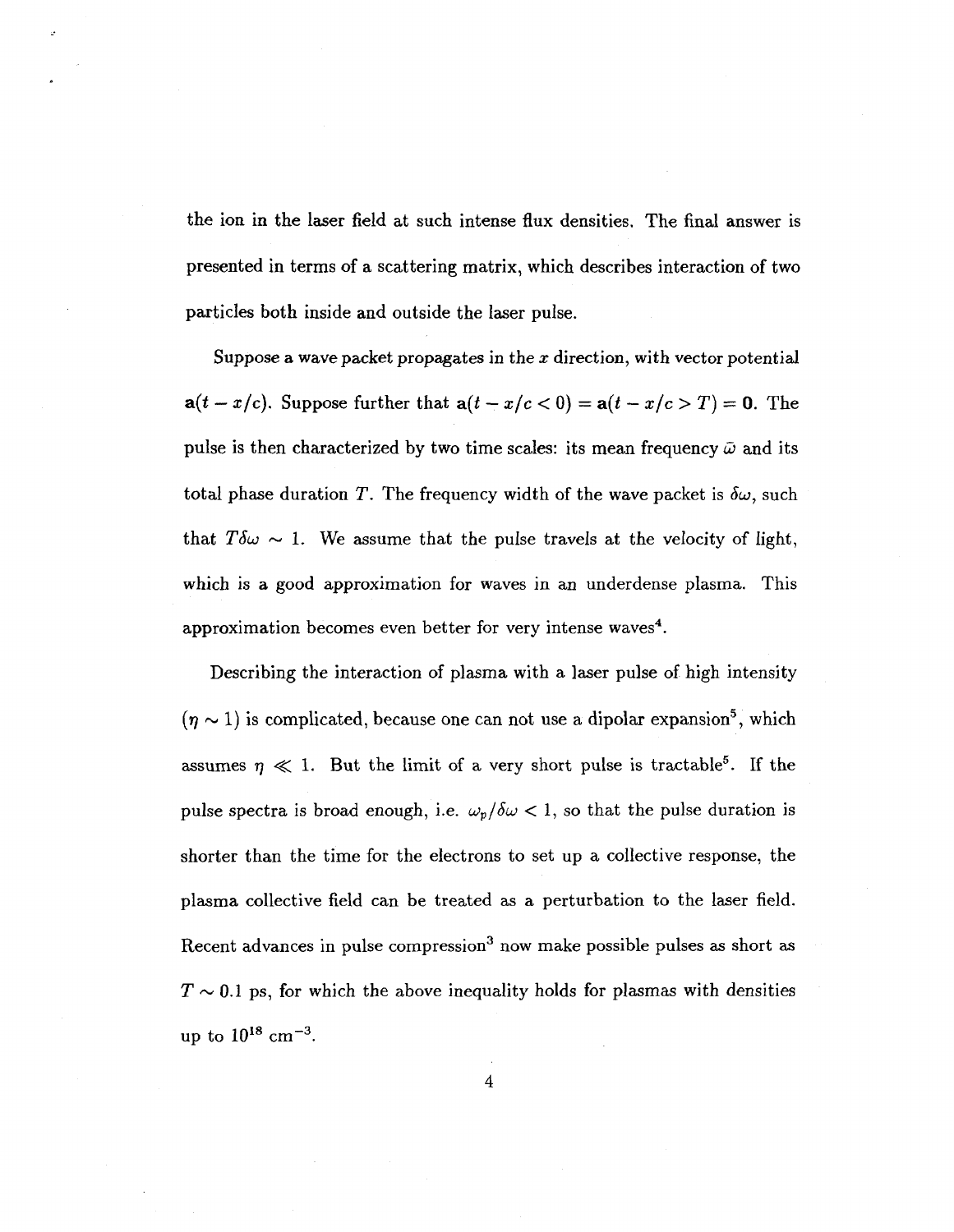Consider an electron and an ion  $(Z = 1)$  inside a laser pulse. For distances between them such that  $e^2/r^2 < e^2/\sqrt{C}$ , one can treat the ion field as a perturbation to that of the laser. For the fluxes under consideration  $(\eta \sim 1)$ , the minimum distance up to which the above inequality holds is  $r_{min} \sim \sqrt{r_e} \lambda$ , where  $r_e = e^2/mc^2$  is the classical radius of an electron, and  $\lambda$ is the wavelength of the radiation. For visible light,  $r_{min} \sim 10^{-9}$  cm. Clasvelength of an electro:  $\lambda_e = h/m\gamma v \sim 10^{-9}$  cm  $(\gamma = 1/\sqrt{1 - v^2/c^2})$ , and v is the typical electron velocity in the laser pulse) is less than the distance between two particles. We see that over the range of distances, from  $\infty$  to  $\lambda_e \sim 10^{-9}$  cm, where classical mechanics is valid, the ion field remains less than that of the laser and we can employ perturbation theory.

The paper is organized as follows: In Sec. II we calculate the correlational energy after the pulse. In Sec. III, we study the relativistic interaction of an electron with an ion in the presence of a laser pulse. In Sec. IV, we generalize our results to finite initial velocity and derive the scattering matrix for ultrashort interactions. In Sec. V, our results are summarized.

To simplify the presentation in Sec. III, we use  $m=c=-e=1$ , so the nonlinearity parameter  $\eta$  is in fact  $\alpha$ ; elsewhere, all quantities are expressed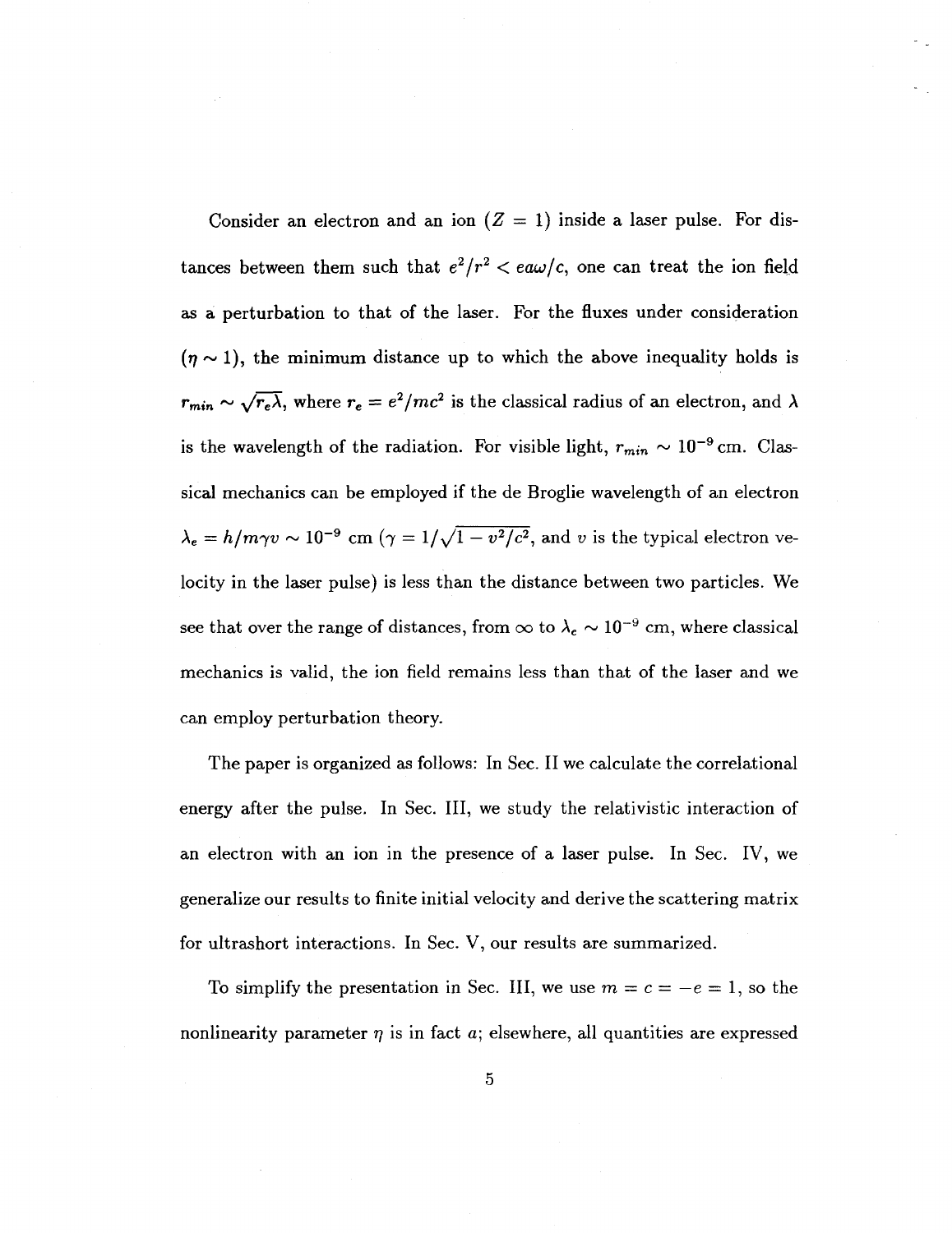in c.g.s. units.

#### **II. CORRELATIONAL ENERGY AFTER THE PULSE**

Consider an ultrashort laser pulse, propagating in the *x* direction, with the width  $\delta\omega$  larger than the plasma frequency  $\omega_p$ . In this limit, the plasma collective field is smaller than that of the pulse. To zeroth order in  $\omega_n^2/\delta\omega^2$ , the only effect of the laser in the framework of the fluid model is a displacement of each electron in the direction of the pulse  $by<sup>1</sup>$ 

$$
h_0 = \frac{1}{2} \left( \frac{e}{mc^2} \right)^2 \int_0^T a^2(u) du.
$$
 (1)

This displacement sets up a plasma wave behind the pulse with the energy given by  $\epsilon_{pl} = 2\pi h_0^2 n^2 e^2$ . One can treat this value as a part of the total energy deposited in the plasma by the pulse. Another part comes from the change of the energy stored into the microfields (we neglect the plasma corrections to the exit velocity and displacement for very short pulses<sup>5</sup>), which are always present due to discrete nature of the plasma. This energy is usually refered to as a correlational energy<sup>6</sup>. Its equilibrium quantity is obtained by averaging the potential energy of two particles, using the twoparticle equilibrium correlation function

$$
g_{ss'}(r) = 1 - \frac{q_s q_{s'}}{T_e} \frac{\exp(-r/\lambda_d)}{r}, \qquad (2)
$$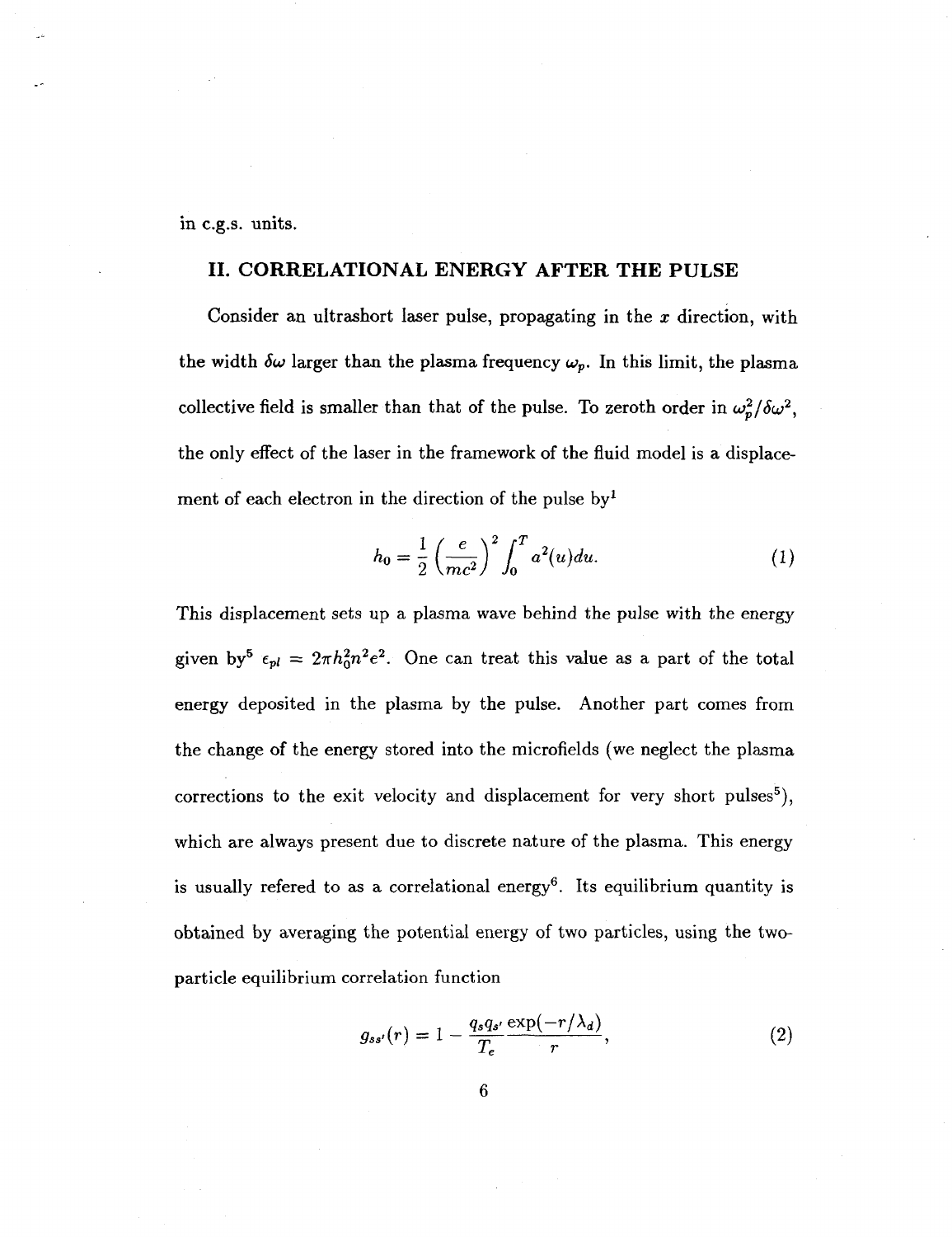where  $T_e$  is the plasma temperature,  $\lambda_d$  is the Debye length, and r is the distance between two particles with charges  $q_s$  and  $q_{s'}$ .

While the laser pulse clearly disturbs the plasma two-particle equilibrium distribution, for a short pulse, each Debye cloud is almost intact right after the pulse, since we assume  $\delta\omega > \omega_p$ . The change in electron temperature due to collisions with the ions inside the pulse is small,  $\delta T_e \ll T_e$ . Hence, one can use for the quantities  $\lambda_d$  and  $T_e$  their initial values before the pulse. The correlational energy density of the plasma consists of three parts,

$$
\epsilon_{corr} = \epsilon_{ee} + \epsilon_{ii} + \epsilon_{ei}, \tag{3}
$$

representing contributions from electron-electron, ion-ion, and electron-ion correlations respectively. Since, in our model, the only effect of the laser is an instantaneous displacement of each electron by the distance  $h_0$ , it is clear that the interaction with the wave will change only the term  $\epsilon_{ei}$ . Then its value after the pulse,  $\tilde{\epsilon}_{ei}$ , is determined by the potential energy of the ion in the displaced cloud of electrons, namely

$$
\tilde{\epsilon}_{ei} = n \, q_i \phi(\mathbf{r}_i),\tag{4}
$$

where  $\phi(\mathbf{r}_i)$  is an electric potential of the cloud at the ion's position and  $n = n_e = n_i$  is the plasma density.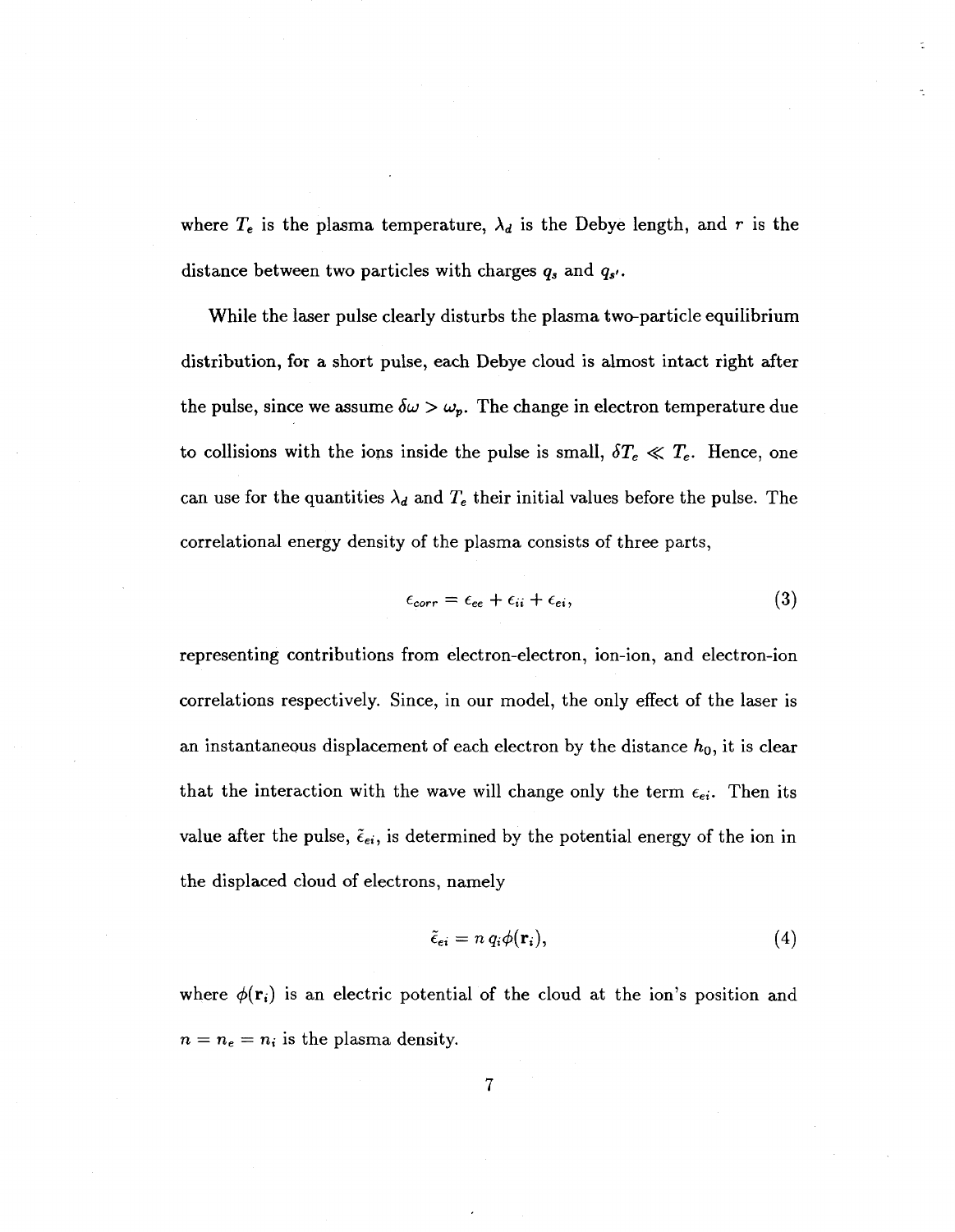Let us choose the coordinate system with its origin at the center of a spherically symmetric electron cloud (see Fig. ). Then the radius vector of the ion is  $-h_0$ . The electrostatic potential is determined from the solution of the Poisson equation

$$
\phi(-\mathbf{h}_0) = \int \frac{n_e(r)q_e}{|\mathbf{r} - \mathbf{h}_0|} dV,\tag{5}
$$

where  $n_e(r) = n_e g_{ei}(r)$  is the cloud density. Using an expansion in Legendre polynomials,

$$
\frac{1}{|\mathbf{r}+\mathbf{h}_0|} = \begin{cases} (1/r)\sum_l (h_0/r)^l P_l(\cos\theta), & if \quad h_0 < r \\ (1/h_0)\sum_l (r/h_0)^l P_l(\cos\theta), & if \quad h_0 > r \end{cases}
$$

the integration in equation (5) can be carried out easily. We find an energy density difference  $\Delta \epsilon_{corr} = 2\pi n^2 e^2 h_0 b_0$ , where  $b_0 = q_e q_i / T_e$  is the classical distance of closest approach. The ratio of the increase in the correlational energy to the energy of collective plasma oscillations is

$$
\frac{\Delta \epsilon_{corr}}{\epsilon_{pl}} = \frac{b_0}{h_0} = 0.96 \cdot 10^{-17} \frac{\delta \omega}{2\pi \eta^2 T_e \,\text{[eV]}},\tag{6}
$$

indicating the relative importance of collective effects in comparison to single particle effects. Depending on the plasma temperature and the pulse duration, this fraction can be either greater or less than unity. This is in contrast to an ideal plasma, not subject to any external fields, where discrete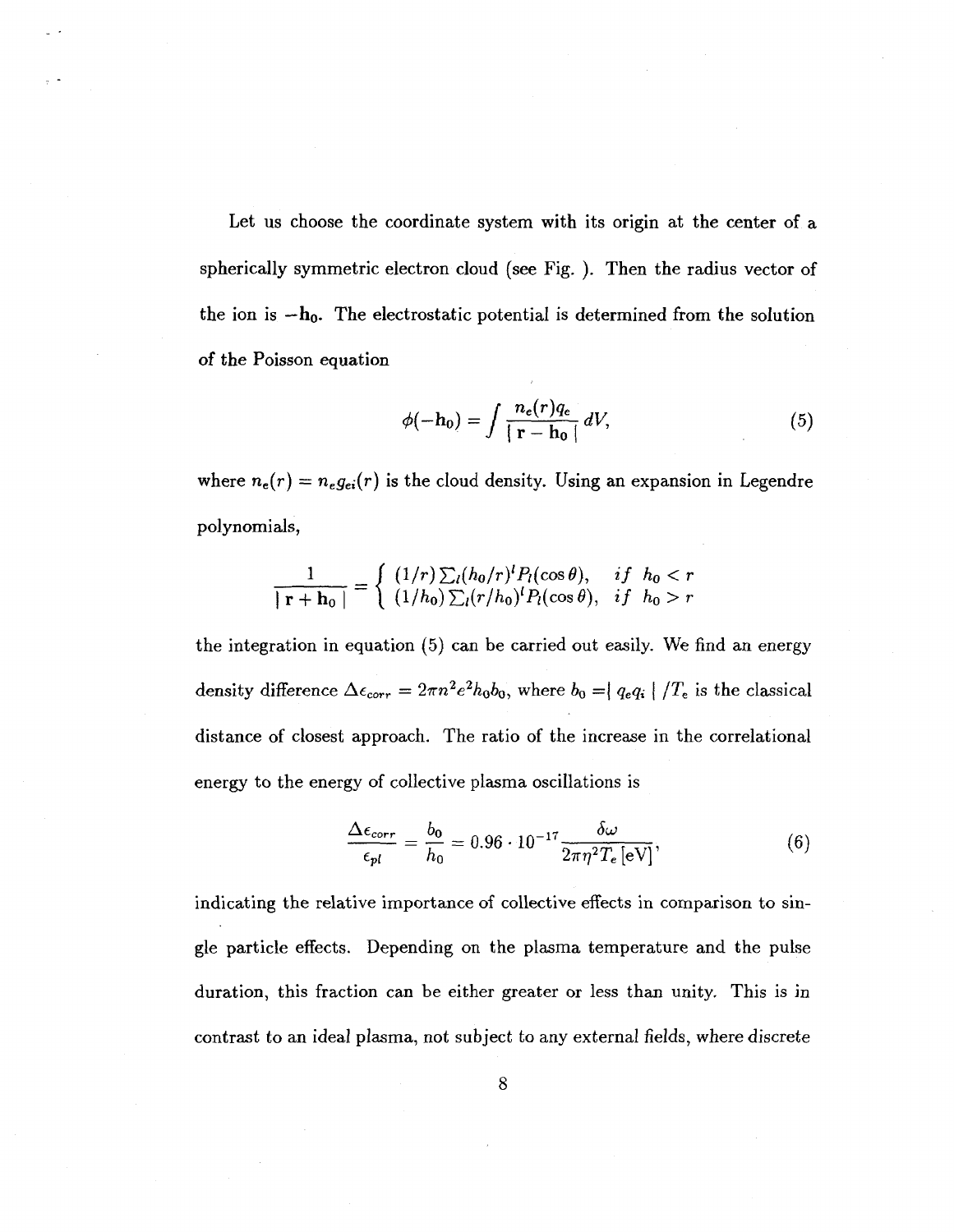(collisional) effects are always down in magnitude by  $\sim n\lambda_d^3$ . For example, a very short,  $T \sim 0.01$  ps, intense,  $\eta \sim 0.2$  electro-magnetic pulse, propagating through the Earth ionosphere plasma ( $n \sim 10^5$  cm<sup>-3</sup>,  $T_e \sim 0.01$  eV,  $n\lambda_d^3 \sim 1.2 \cdot 10^3$  deposits twice as much energy into the plasma microfields than into plasma oscillations. We show the regions, where  $\Delta \epsilon_{corr}/\epsilon_{pl} > 1$ , in the Fig. 2a.

The quantity  $\Delta \epsilon_{corr}$  complements the picture of discrete losses investigated in Ref. [5]. It is interesting to compare it with the incoherent Compton losses  $\omega_p^2 S$  (Eqs. (38), (52) in Ref. [5]). Their ratio scales like:

$$
\frac{\Delta \epsilon_{corr}}{\epsilon_{compt}} = \frac{1}{4\pi} \left(\frac{\omega_p}{\bar{\omega}}\right)^2 \frac{mc^2}{\eta^2 T_e} = \frac{6.75 \cdot 10^4}{\eta^2 T_e \,\text{[eV]}} \left(\frac{\omega_p}{\bar{\omega}}\right)^2. \tag{7}
$$

In Fig. 2b, we distinguish, by regions in  $\eta - T_e$  space, where each of these loss mechanisms dominates.

# **III. SCATTERING OF AN ELECTRON BY AN ION IN THE PRESENCE OF A LASER PULSE**

We will briefly review the interaction of a single electron with a pulse of high intensity, and then we will carry out the analysis in the presence of the ion field. Let us start with equations of motion for an electron in a laser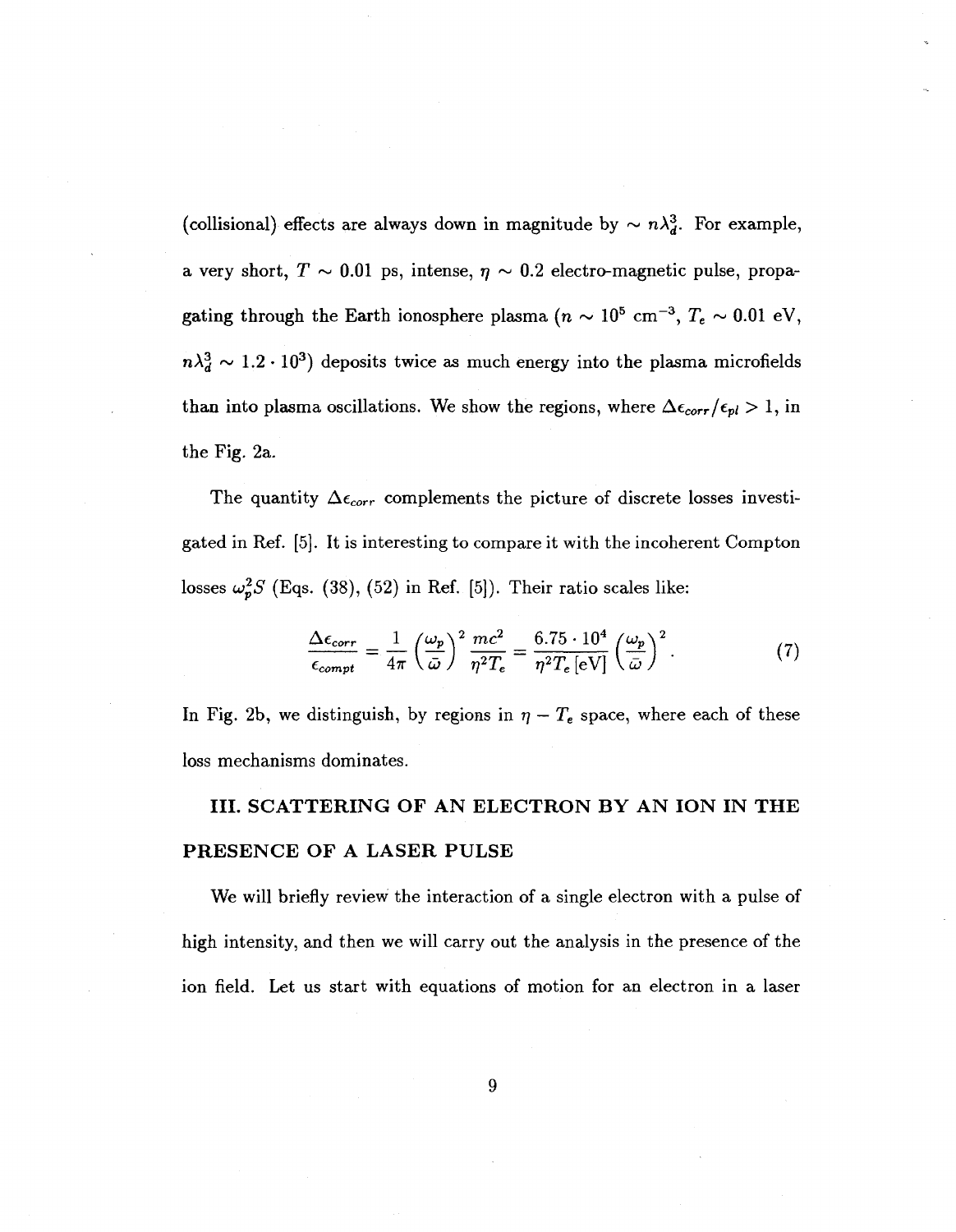pulse of linear polarization along *y* axis,

$$
\frac{d\mathbf{p}}{dt} = \dot{\mathbf{a}} + \mathbf{v} \times (\mathbf{n} \times \dot{\mathbf{a}}), \quad \frac{d\gamma}{dt} = \dot{\mathbf{a}} \cdot \mathbf{v}, \tag{8}
$$

where the wave vector  $n$  is in the  $x$ -direction, the electron momentum is denoted by p, and the velocity by v. The dot stands for differentiation with respect to the phase argument,  $t - x$ , and  $\gamma$  is the relativistic energy. After some algebra, one can find that the quantity  $\gamma - \mathbf{n} \cdot \mathbf{p}$  is a constant of motion, which is equal to  $\gamma - \mathbf{n} \cdot \mathbf{p} = 1$  for an electron with zero initial velocity. Using this invariant, we solve for the proper time,  $\tau = t - x$ , and the displacement

$$
h_x(\tau) = \frac{1}{2} \int_0^{\tau} a^2(u) du, \quad h_y(\tau) = \int_0^{\tau} a(u) du, \quad h_z = 0.
$$
 (9)

In obtaining (9) we have used conservation of canonical transverse momentum,  $n \times p = n \times a$ . For an electron initially at the origin, the kinetic energy is then given by

$$
\gamma(\tau) = 1 + \frac{1}{2}a^2(\tau). \tag{10}
$$

Let us now address the problem of interaction of an electron with an ion in the presence of a laser pulse. We assume the ion with charge state  $Z = 1$  to be stationary at the origin and the electron to have zero velocity and position  $\vec{r_i} = (x_i, y_i, z_i)$ , when it is hit by the pulse at the point A (see Fig. 3). During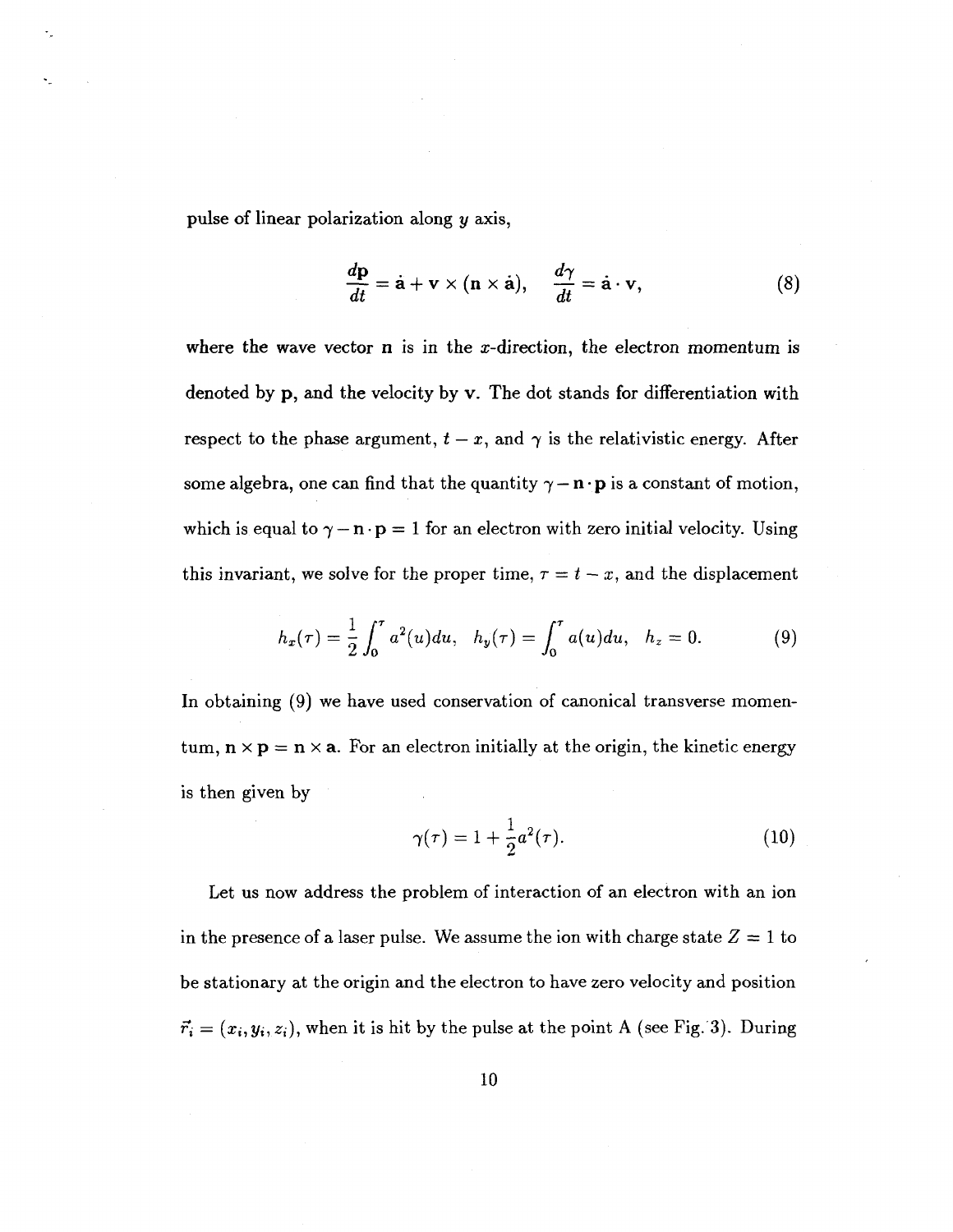the body of the pulse the electron will move along the trajectory AB, at the end of which it will gain the exit velocity  $V_B$  due to interaction with the ion. We now proceed to calculate the exit velocity and position of the electron.

The natural length of this problem is  $\lambda$ , the wavelength of a laser radiation. The Coulomb force on the electron in dimensionless form (we express lengths in terms of  $\lambda$ ) is then given by

$$
\mathbf{f} = -\zeta \frac{\mathbf{r}}{r^3},\tag{11}
$$

where  $\zeta = r_e/\lambda$ , with  $r_e$  being an electron radius. Now one can write down an equation of motion of an electron in the fields both of the ion and of the laser:

$$
\frac{d\mathbf{p}}{dt} = \dot{\mathbf{a}} + \mathbf{f} + \mathbf{v} \times (\mathbf{n} \times \dot{\mathbf{a}}), \quad \frac{d\gamma}{dt} = (\dot{\mathbf{a}} + \mathbf{f}) \cdot \mathbf{v}.
$$
 (12)

By assumption, the ion field is smaller than that of the laser for distances up to 10<sup>-9</sup> cm, so we expand all dynamical quantities  $h, \gamma$  and so on, about the exact result, Eq. (9) and Eq. (10), the expansion parameter being  $f/\omega a$ . Accordingly, the first order system of equations to be solved is

$$
\frac{dp_1^x}{d\tau} = \frac{1}{2}(t_1 - h_1^x)\ddot{a^2}(t_0 - h_0^x) - \zeta f_x(\tau_0)\gamma_0(\tau_0)
$$
\n(13)

$$
\frac{d\gamma_1}{d\tau} = \frac{1}{2}(t_1 - h_1^x)\ddot{a^2}(t_0 - h_0^x) - \zeta \left[ f_x(\tau_0) p_0^x + f_y(\tau_0) p_0^y \right] \tag{14}
$$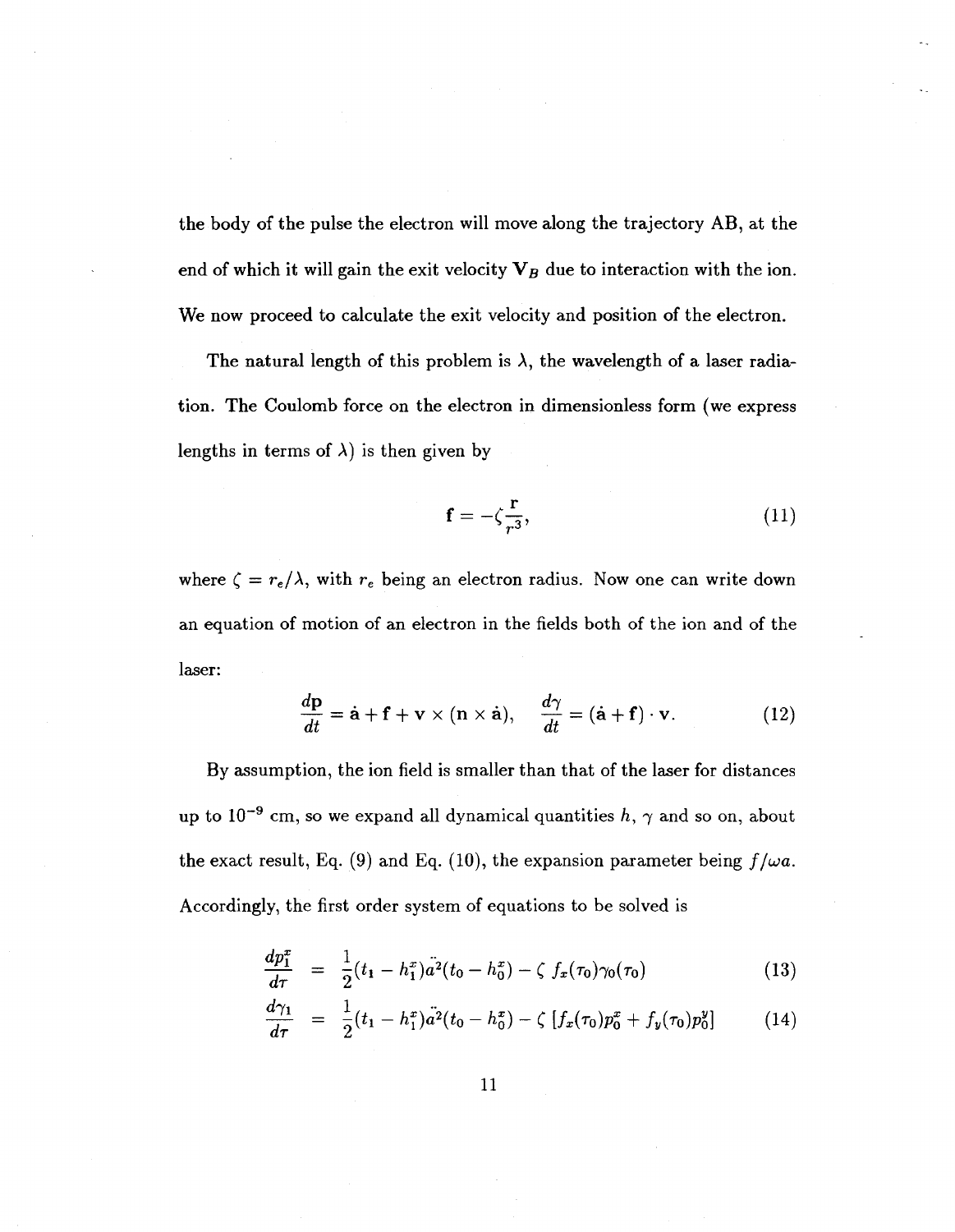$$
\frac{dh_1^x}{d\tau} = p_1^x \tag{15}
$$

$$
\frac{dt_1}{d\tau} = \gamma_1 \tag{16}
$$

$$
\frac{dp_1^y}{d\tau} = (t_1 - h_1^x)\ddot{a}(t_0 - h_0^x) - \zeta f_y(\tau_0)\gamma_0(\tau_0)
$$
\n(17)

$$
\frac{dp_1^z}{d\tau} = -\zeta f_z(\tau_0)\gamma_0(\tau_0),\tag{18}
$$

where  $\tau_0 = t_0 - h_0^x$  and  $\mathbf{f}(\tau_0)$  is a force vector, with electron's coordinates lying on its zero order trajectory (part AB in the Fig. 2)

$$
x(\tau_0) = x_i + h_0^x(\tau_0), \ \ y(\tau_0) = y_i + h_0^y(\tau_0), \ \ z(\tau_0) = z_i. \tag{19}
$$

We can now subtract Eq. (14) from Eq. (13) to obtain an expression for the  $\gamma_1 - p_1^x$ . Then we solve for the perturbation of the proper time

$$
\gamma_1 - p_1^x = \zeta \int_0^{\tau} [f_x(u) - f_y(u)a(u)] du \qquad (20)
$$

$$
t_1 - h_1^x = \zeta \int_0^{\tau} ds \int_0^s [f_x(u) - f_y(u)a(u)] du.
$$
 (21)

With these expressions for the first order quantities Eq. (13) can be solved explicitly. After integration twice by parts we obtain

$$
p_1^x = \frac{\zeta}{2} \left( \dot{a}^2(\tau) \int_0^{\tau} du \int_0^u [f_x(v) - f_y(v)a(v)] dv - a^2(\tau) \int_0^{\tau} [f_x(v) - f_y(v)a(v)] dv \right) - \zeta \int_0^{\tau} \left[ \frac{a^3(u)}{2} f_y(u) + f_x(u) \right] du,
$$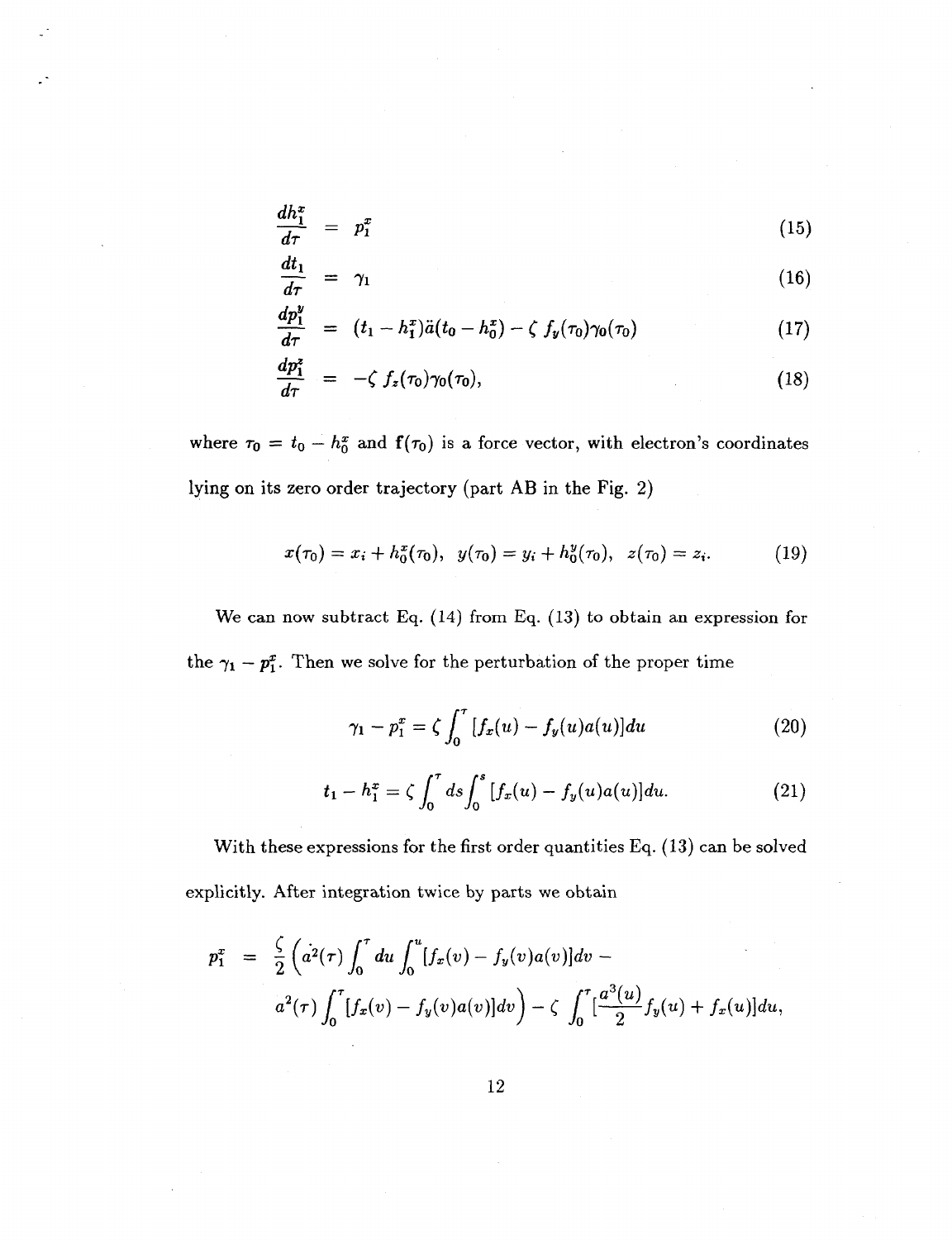and similar expressions for  $p_1^y$  and  $p_1^z$ . Now the exit velocity can be calculated using  $\mathbf{V} = \mathbf{p_0} + \mathbf{p_1}(T) / (\gamma_0(T) + \gamma_1(T))$  to give

$$
V_c^x = -\zeta \int_0^T [f_x(u) + \frac{1}{2}a^3(u)f_y(u)]du, \qquad (22)
$$

$$
V_c^y = \zeta \int_0^T [a(u)f_x(u) - f_y(u)(1 + \frac{3}{2}a^2(u))] du, \qquad (23)
$$

$$
V_c^z = -\zeta \int_0^T f_z(u)(1 + \frac{1}{2}a^2(u))du.
$$
 (24)

The subscript "c" (cold) indicates that this solution assumed zero initial electron velocity. The exit displacement, given in Appendix, can be obtained by integrating  $p_1$  with respect to the proper time.

The above equations allow simple interpretation. One can treat the zero order trajectory of the electron (Fig. 3) as a finite-mass string in an external force field, its shape given by parameterized Eqs.  $(19)$ . This string has a mass tensor varying over  $u$  ( $u$  being a parameter, characterizing a current position on the string). Then the integrations in Eqs. (22), (23), (24) are, in effect, averaging the force of the ion over the inverse mass tensor of the string, the inverse tensor components given by respective coefficients in these string, the inverse tensor components given by respective coefficients in these

$$
m_{xx}^{-1} = 1, \quad m_{xy}^{-1} = \frac{1}{2}a^3(u), \tag{25}
$$

$$
m_{yx}^{-1} = a(s),
$$
 (26)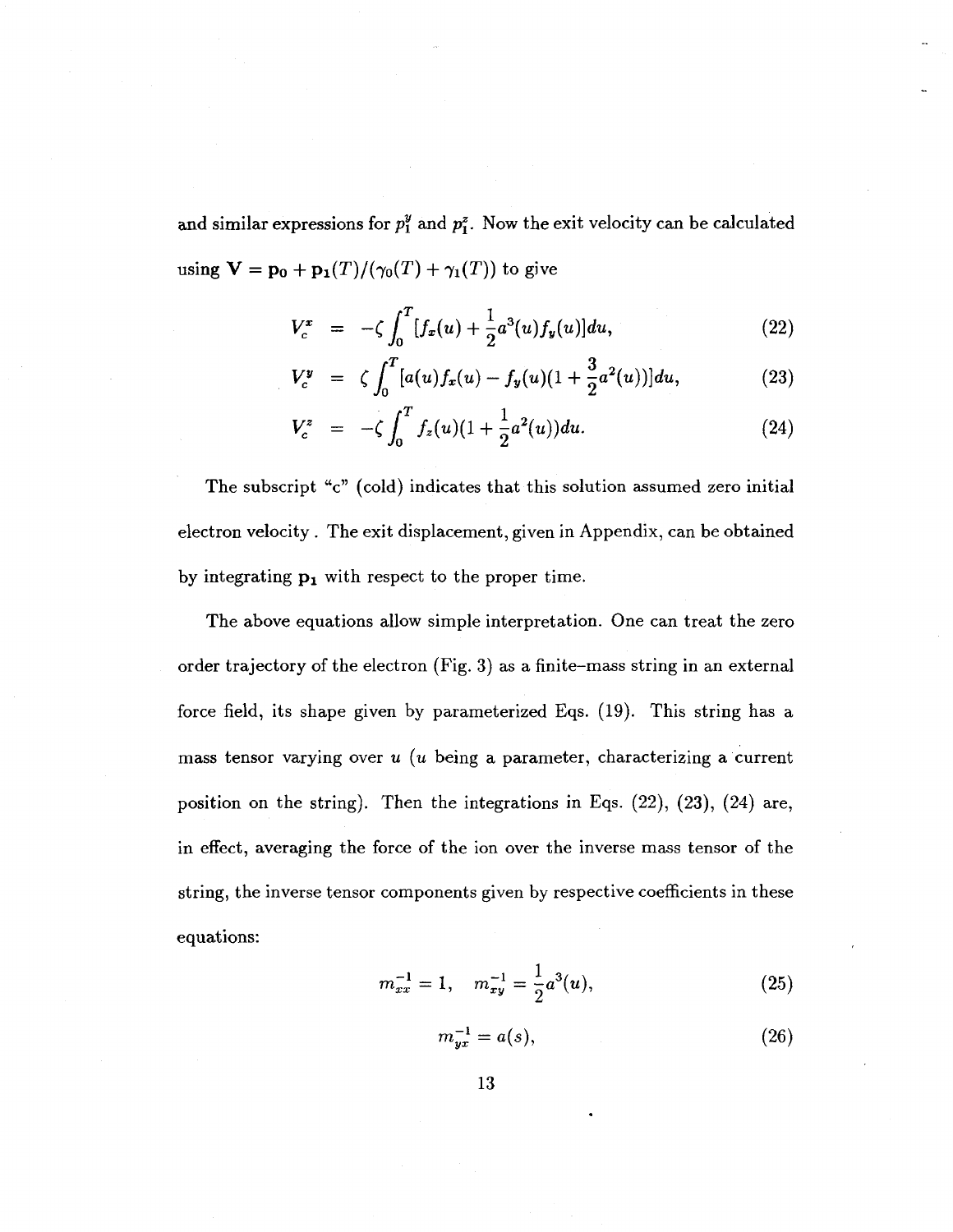$$
m_{yy}^{-1} = \left(1 + \frac{3}{2}a^2(u)\right),\tag{27}
$$

$$
m_{yz}^{-1} = m_{zy}^{-1} = m_{xz}^{-1} = m_{zx}^{-1} = 0,
$$
 (28)

$$
m_{zz}^{-1} = \left(1 + \frac{1}{2}a^2(u)\right). \tag{29}
$$

I has analogy will help us to understand dependence of  $V_c$  on the electron's initial position  $\mathbf{r}_i$  . We fixed  $y_i = 0$  and  $z_i = 0.1$  and plotted  $\mathbf{V}_c$  versus  $x_i$  (see Figs. 4 and 5). For simplicity, we chose the form of the pulse to be  $a(u) = \sin(u), 0 < u < T$ , where  $T = 6\pi$ . The periodic behavior of  $V_c$  versus *Xi* (Fig. 4) is due to periodic structure of the electron's zero order trajectory in this direction. The spikes on the curves correspond to the minimum approach to the ion. Their amplitude varies with respect to  $x_i$ , because the ion divides the string in varying ratio. The spikes are singular as  $z \to 0$ , because the distance of minimum approach also tends to  $0$ . The plots of  $\mathbf{V}_c$  versus  $y_i$ (Fig. 5),  $x_i$  and  $z_i$  being fixed, do not exhibit periodicity, because of the lack of periodicity in the zero order trajectory of the electron in this direction.

The exit velocity and displacement fully describe the scattering in the presence of the pulse. In Sec. IV, we use these quantities as initial conditions for the electron motion in the field of the ion after the pulse to describe the whole scattering process.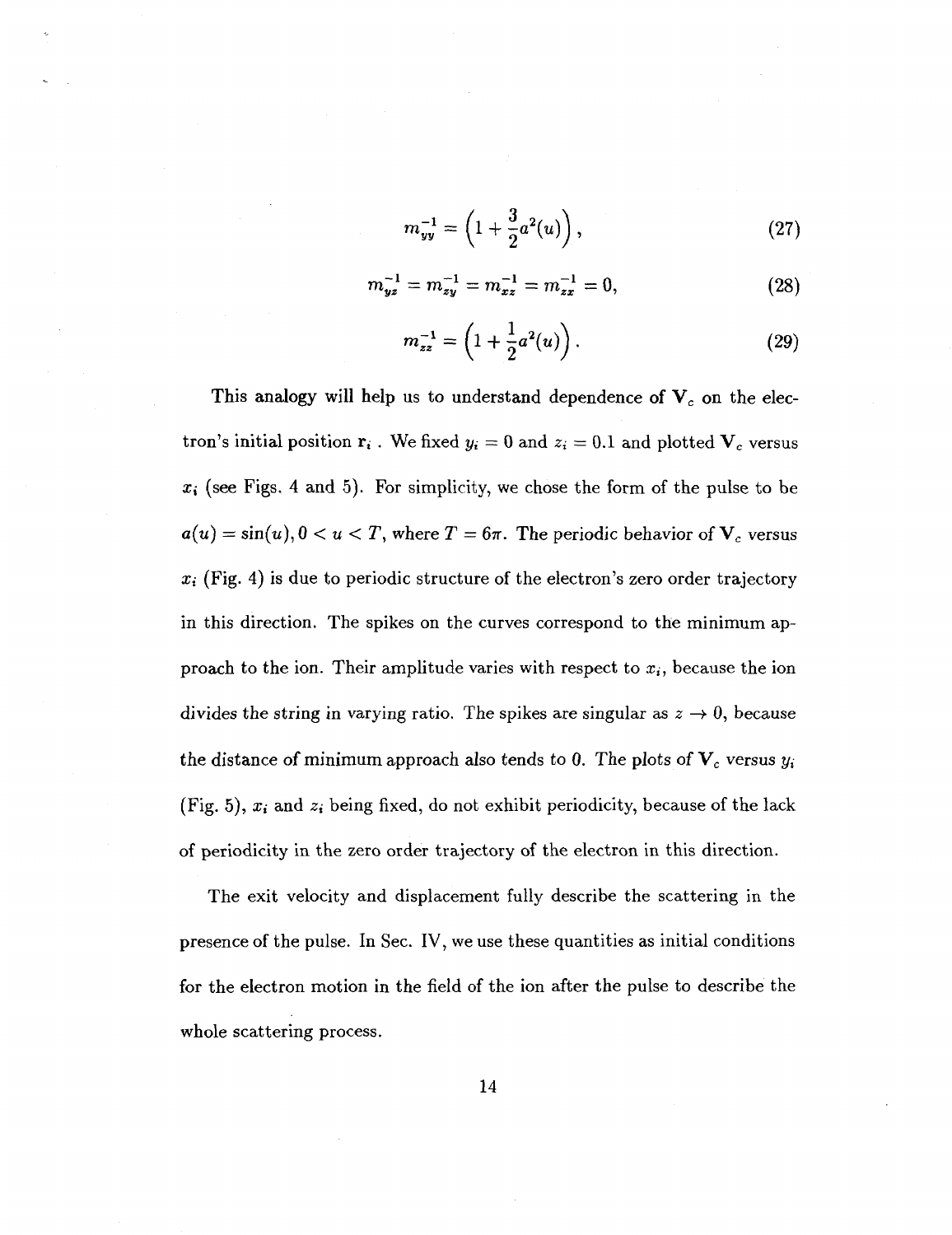#### **IV. SCATTERING MATRIX**

In this Section we extend the analysis given in Sec. Ill to the case of non-zero *Vi* initial velocity of an electron and obtain scattering matrix. We assume that  $V_i$  is nonrelativistic and find first order  $O(V_i)$  corrections to our previous results. First, let us modify the quantities describing the electron motion in the wave alone. The invariant of motion  $\gamma_0 - p_0^x$  will be

$$
\gamma_0 - p_0^x = 1 - V_i^x. \tag{30}
$$

The relation between the phase argument of a and the proper time  $\tau_0$  is then

$$
t_0 - h_0^x = (1 - V_i^x)\tau_0. \tag{31}
$$

The *y* component of momentum  $p_0^y$  is modified in a straightforward way

$$
p_0^y = V_i^y + a. \tag{32}
$$

Eqs. (30), (31), and (32) lead to the following expression for the electron kinetic energy

$$
\gamma_0(\tau_0) = 1 + \frac{1}{2}a^2(\tau_0) + a(\tau_0)V_i^y + \frac{1}{2}a^2(\tau_0)V_i^x.
$$
 (33)

To find  $O(V_i)$  corrections to the exit velocity  $V_c$ , given in (22), (23), (24), we will now perform the same analysis as in Sec. III with new values of  $t_0-h^x_0$ ,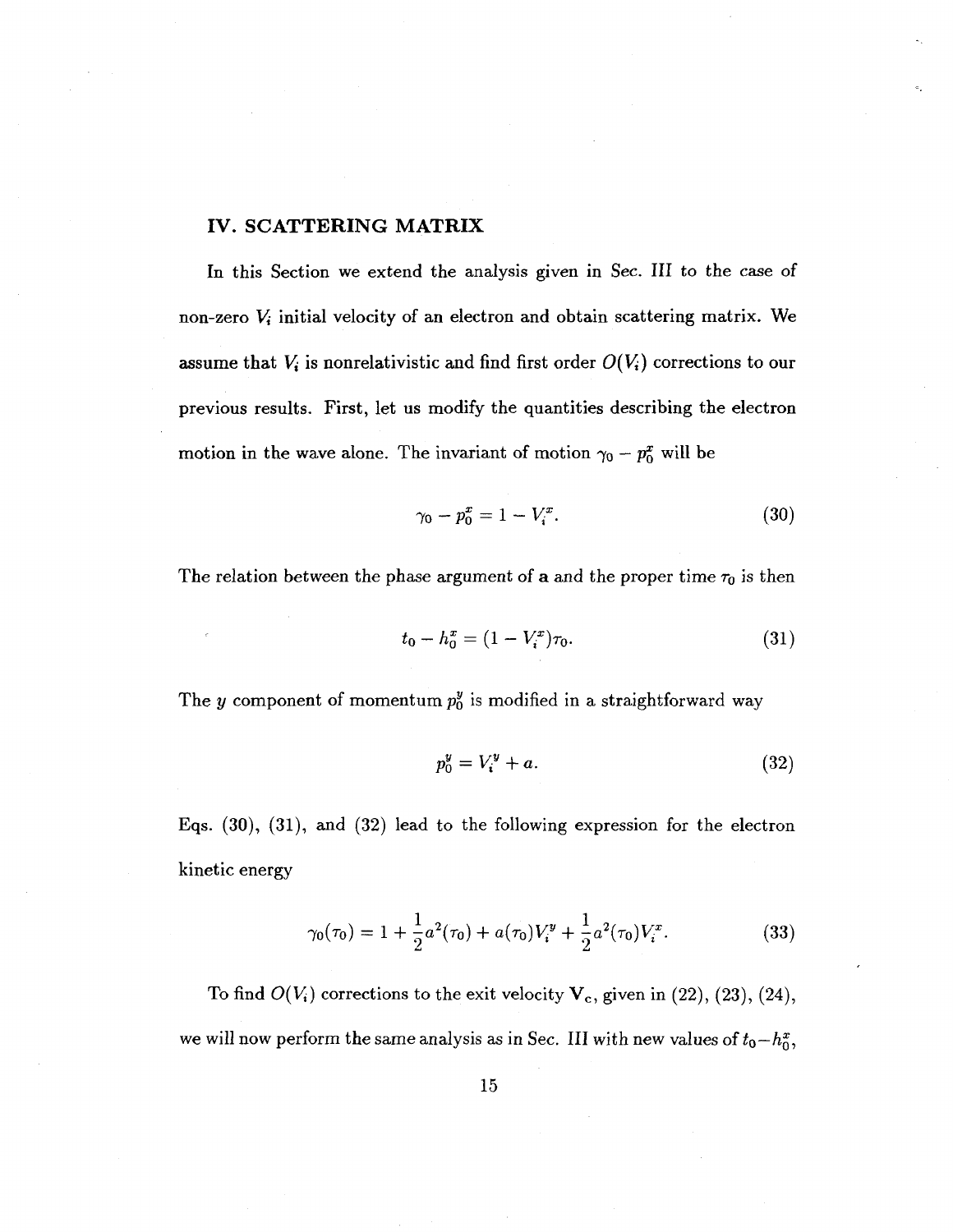*pi etc.,* given in (30), (31), (32) and (33), to arrive at

$$
\begin{pmatrix} V^x \\ V^y \\ V^z \end{pmatrix} = \begin{pmatrix} V^x_c \\ V^y_c \\ V^z_c \end{pmatrix} + \begin{pmatrix} \alpha_{xx} & \alpha_{xy} & \alpha_{xz} \\ \alpha_{yx} & \alpha_{yy} & \alpha_{yz} \\ \alpha_{zx} & \alpha_{zy} & \alpha_{zz} \end{pmatrix} \begin{pmatrix} V^x_i \\ V^y_i \\ V^z_i \end{pmatrix}
$$
(34)

The matrix  $\alpha_{ij}$  is given in the Appendix. It does not exhibit any symmetry, because the electron-laser and electron-ion interactions possess different symmetries.

So we know the exit velocity and displacement after the laser pulse. Next we consider the Coulomb scattering in the field of the ion, after the electron has interacted with the pulse, to obtain the final velocity of the electron at infinity. The exit velocity and displacement upon leaving the pulse are now taken as initial conditions in the scattering by the ion. The electron energy and its angular momentum are invariants of motion. At the very moment the electron exits the pulse,

$$
L = |\mathbf{V} \times \mathbf{R}|, \quad E = \frac{1}{2}V^2 - \frac{\zeta}{R}, \tag{35}
$$

where  $R$  is the radius vector of the electron at that moment (see Appendix).

Let us introduce contraction coefficient

$$
k = \frac{\sqrt{2E}}{V},\tag{36}
$$

which is the ratio of the velocity at infinity  $V_{\infty}$  to the exit velocity *V*. The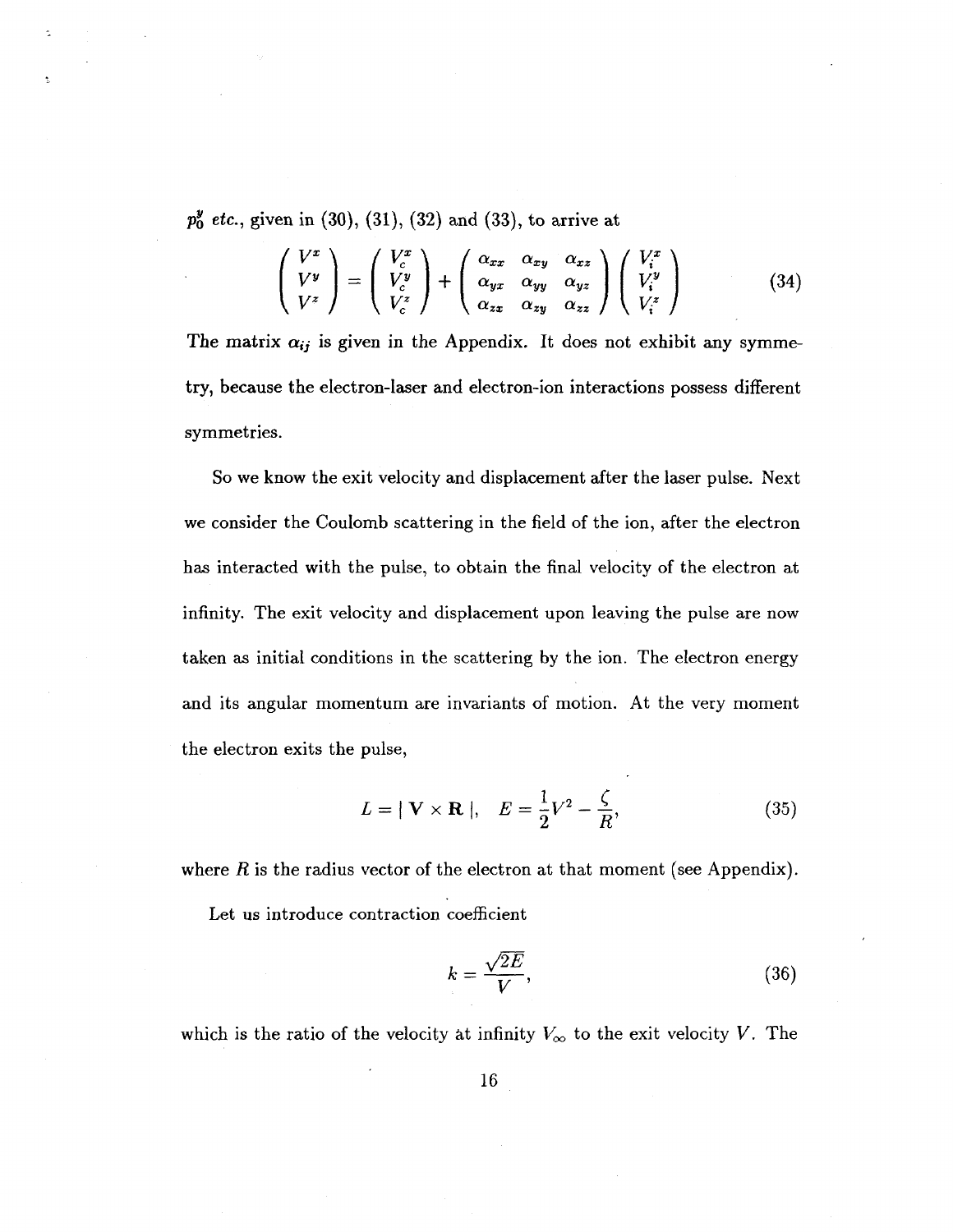impact parameter is then

$$
b = \frac{|\mathbf{V} \times \mathbf{R}|}{Vk}.
$$
 (37)

We are left to find the angle  $\chi$  between  $V_{\infty}$  and  $V = V_B$  (see Fig. 3). It can be done most easily in the plane of collision. Using the exact solution for the electron motion, we relate angles  $\phi$  and  $\phi_{\infty}$  to R and *b* 

$$
\cos \phi = \frac{b/R - b_v/b}{\sqrt{1 + (b_v^2/b^2)}}, \quad \cos \phi_{\infty} = \frac{(b_v/b)}{\sqrt{1 + (b_v^2/b^2)}}, \tag{38}
$$

where  $b_v = 1/V^2_{\infty}$ . Note that we use  $m = c = e = 1$  units in this Section. The angle of rotation  $\chi$  is then given by

$$
\chi = \begin{cases} \phi - \phi_{\infty}, & \text{if } (\mathbf{V} \cdot \mathbf{R}) < 0 \\ \phi + \phi_{\infty} - \pi, & \text{if } (\mathbf{V} \cdot \mathbf{R}) > 0 \end{cases},
$$
(39)

where the sign of  $V \cdot R$  determines whether an electron will follow part BC or BD of the trajectory (Fig. 3). The scattering matrix, which relates  $V_{\infty}$ to V, can be written in the form

$$
C_{ik} = k(\cos\chi\delta_{ik} + \sin\chi\epsilon_{ijk}n_j + (1 - \cos\chi)n_i n_k). \tag{40}
$$

Its structure is simple: it contracts the absolute value of velocity from *VB*  to  $V_\infty$  and rotates V in the plane of collision by the angle  $\chi$ , given in (39). The axis of rotation is parallel to the vector  $\mathbf{n} = (\mathbf{R} \times \mathbf{V})/(R V)$ , which is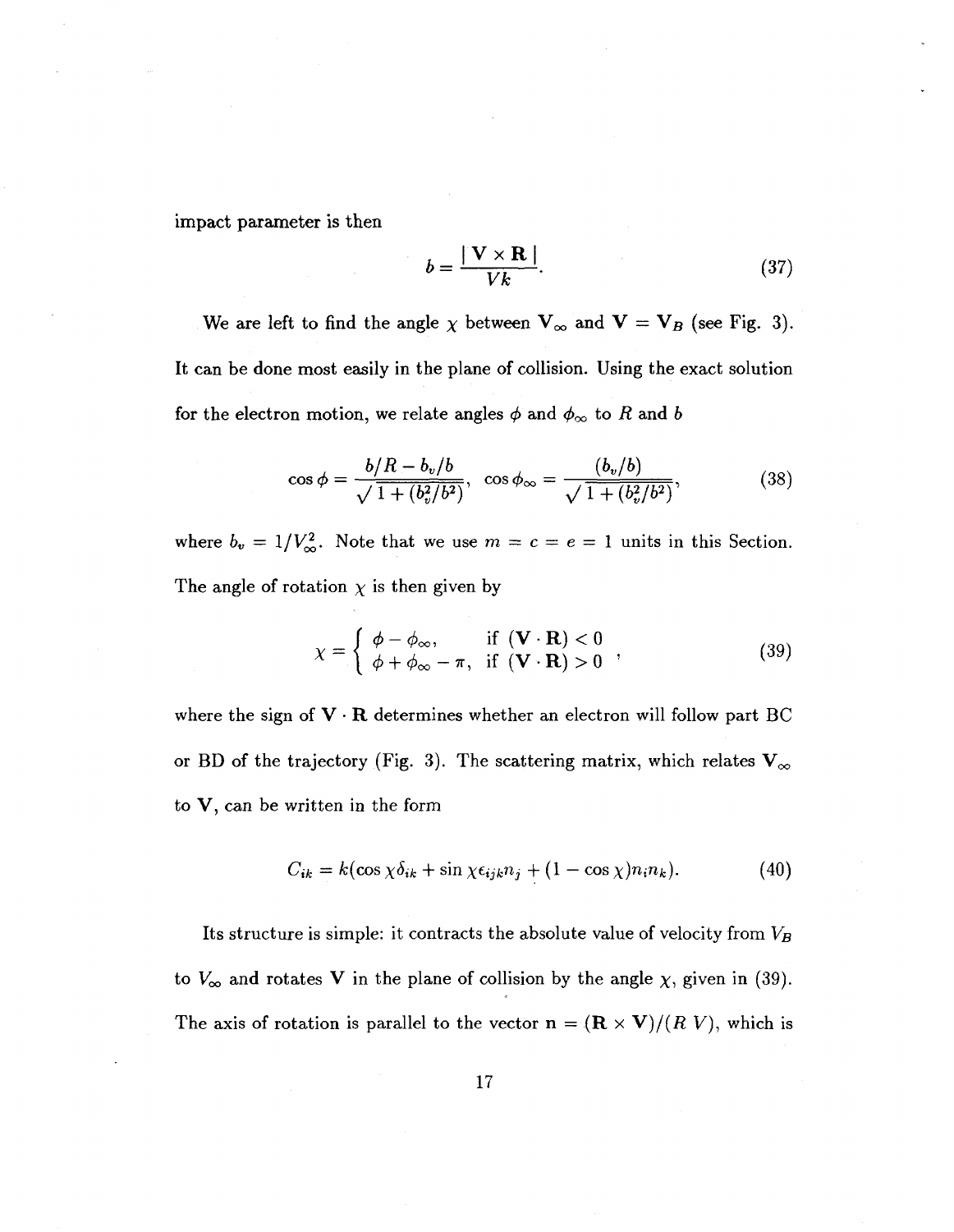normal to the plane of collision. It turns out that matrix (40) can be most easily obtained through the quaternion formalism. The quaternion, which rotates a vector around axis **n** by an angle  $\chi$  , is

$$
\Lambda = \cos\frac{\chi}{2} + n\sin\frac{\chi}{2}.\tag{41}
$$

The rotation of an arbitrary vector b can be then written in the form

$$
\mathbf{b}' = \Lambda \circ \mathbf{b} \circ \tilde{\Lambda},\tag{42}
$$

where o stands for quaternion multiplication and  $\tilde{\Lambda}$  is conjugated quaternion. After some algebra Eq. (42) gives matrix *Cik* (40).

Now we can write the final velocity  $V_\infty$  as a product of two matrices, we have found:

$$
V_{\infty}^{l} = C_{lj}(\alpha_{jk}V_{i}^{k} + V_{c}^{j}).
$$
\n(43)

Eq. (43) describes the whole scattering process from point A to  $\infty$  (Fig. 3), which includes the interaction with the laser and Coulomb scattering in the field of the ion.

The expression in parentheses is  $V_B$ , the exit velocity of the electron due to the interaction with the field of a single ion. It was obtained via linearization around the zero order trajectory of the electron. This description of the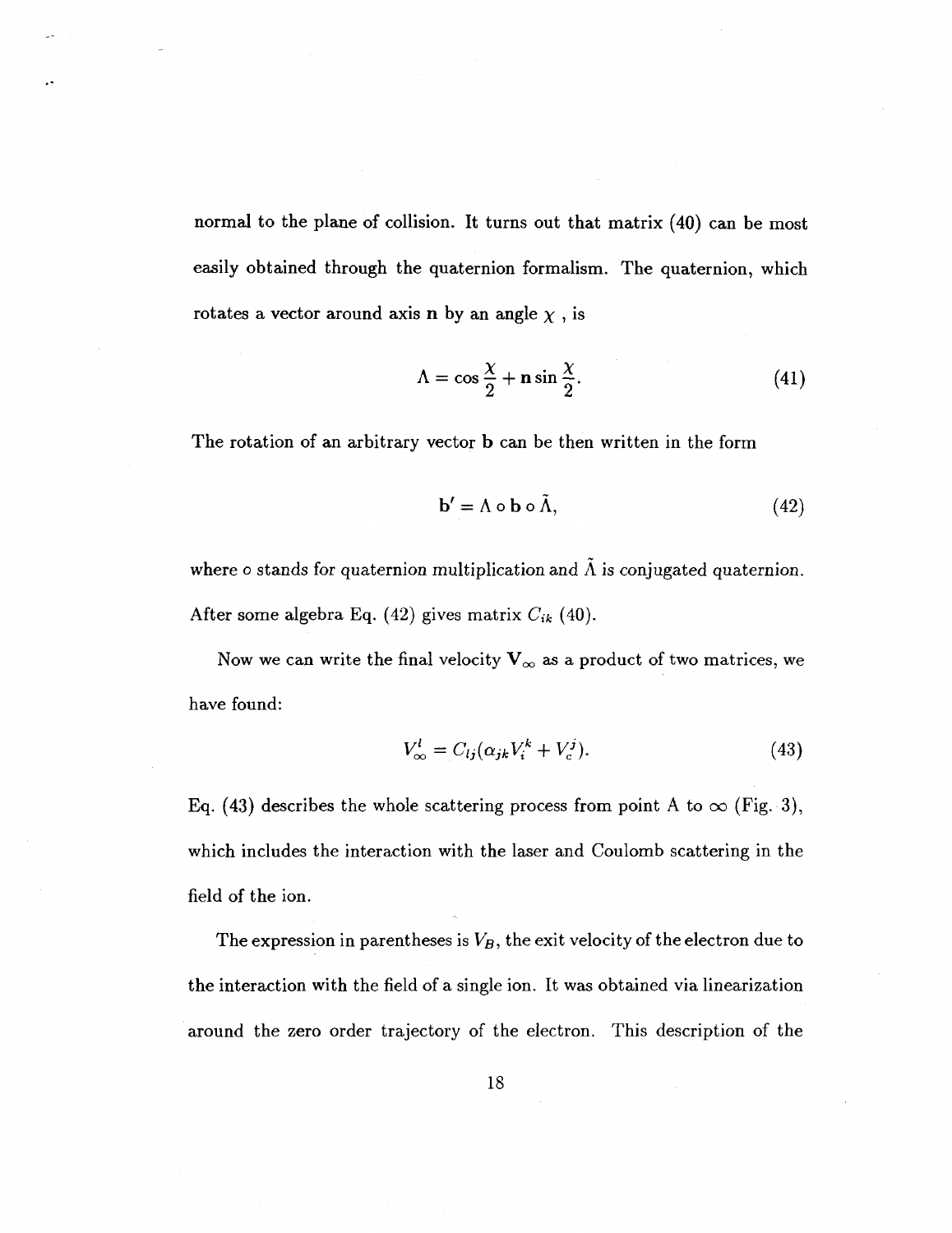scattering process can be incorporated into a collisional operator by averaging over the initial position  $r_i$  of the electron<sup>7</sup>, in order to describe the plasma response to several short pulses. The derivation of such a collisional operator is, however, beyond the scope of this paper.

#### V. DISCUSSION AND CONCLUSIONS

In summary, in this paper we investigated the role of discrete particle effects in the energy absorption from an ultra-short laser pulse of high intensity. It was shown that for very short  $( \leq 0.09 \text{ ps})$  and moderately intense  $(\eta \sim 0.01)$  pulses the change in correlational energy of the plasma at 1 eV temperature is greater than the energy stored in plasma oscillations. This dominance of discrete (collisional) over collective effects, even when  $n\lambda_d^3 \gg 1$ , is opposite to the usual collisional effects, which are always down in magnitude by  $n\lambda_d^3$ . We note, however, that for very intense pulses,  $\eta \sim 1$  with duration  $\sim$  0.1 ps, the energy of plasma oscillations is greater than the correlational energy, according to Eq. (6).

Although collisions due to initial nonrelativistic thermal velocity do not take place during the laser pulse, each electron acquires a relativistic velocity in the laser pulse and moves a certain distance in the fields of the ions. As a result of these background fields, the exit velocity at the end of the pulse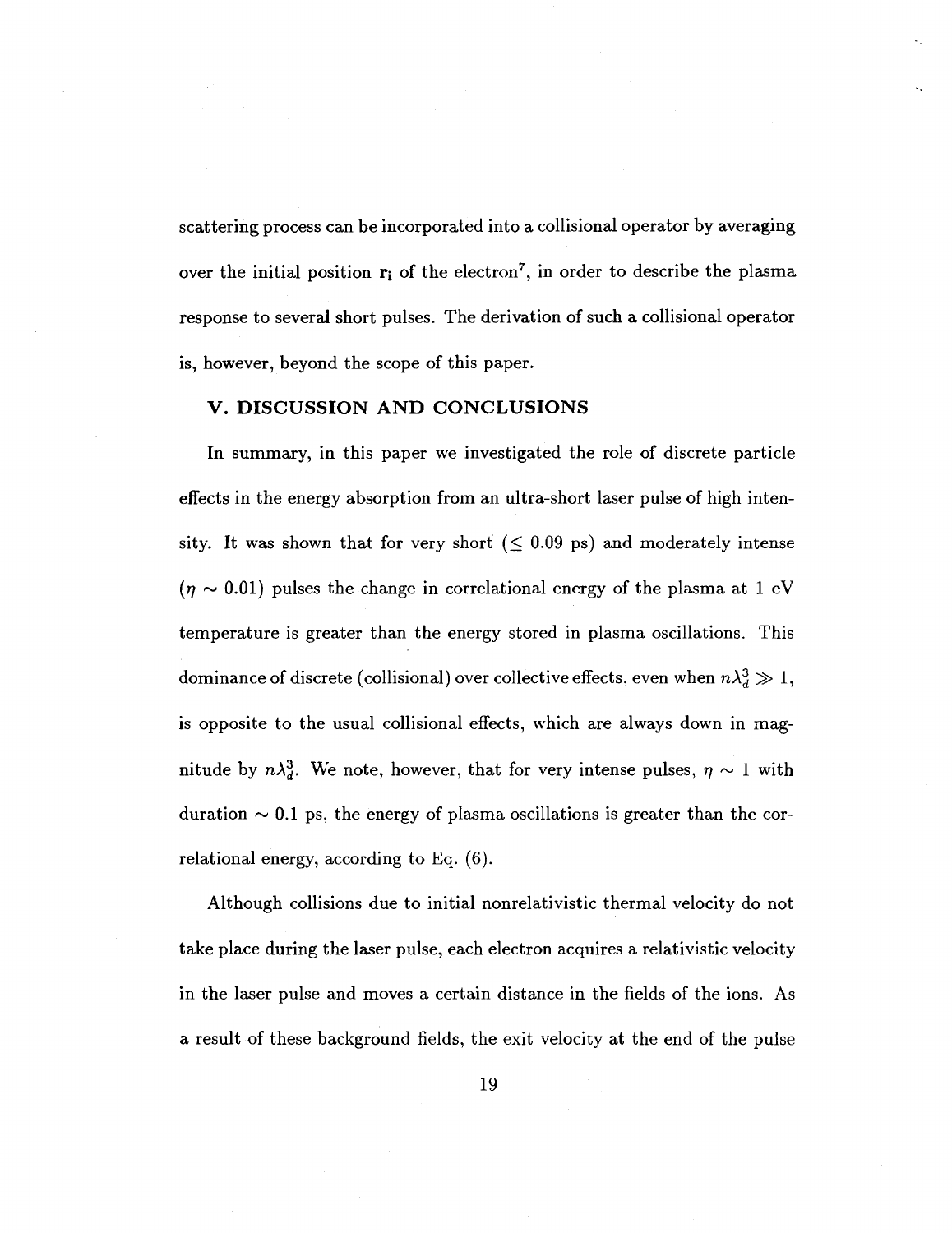is affected. This process can be called an "induced collision" to distinguish from an ordinary Coulomb collision, when the only fields present are those of the particles themselves.

The scattering matrix for the induced collisions, Eqs. (22), (23), (24), and (34), is applicable to electron-ion collisions in the presence of the intense laser pulses. The corrections to the exit velocity and displacement of the electron can also be used to obtain a collisional operator that would describe the influence of several short pulses on the plasma. This is, however, beyond the scope of the present paper.

#### **VI. ACKNOWLEDGEMENTS**

The authors are grateful to J.M. Rax and G. Schvets for useful discussions. This work was supported by the United States Department of Energy under Contract No. DE-AC02-CHO-3073.

**APPENDIX: CALCULATION OF THE SCATTERING MA-TRIX** 

Let us write first order corrections to the exit displacement due to the ion field. They are obtained by integrating  $p_1^x(\tau), p_1^y(\tau), p_1^z(\tau)$  respectively,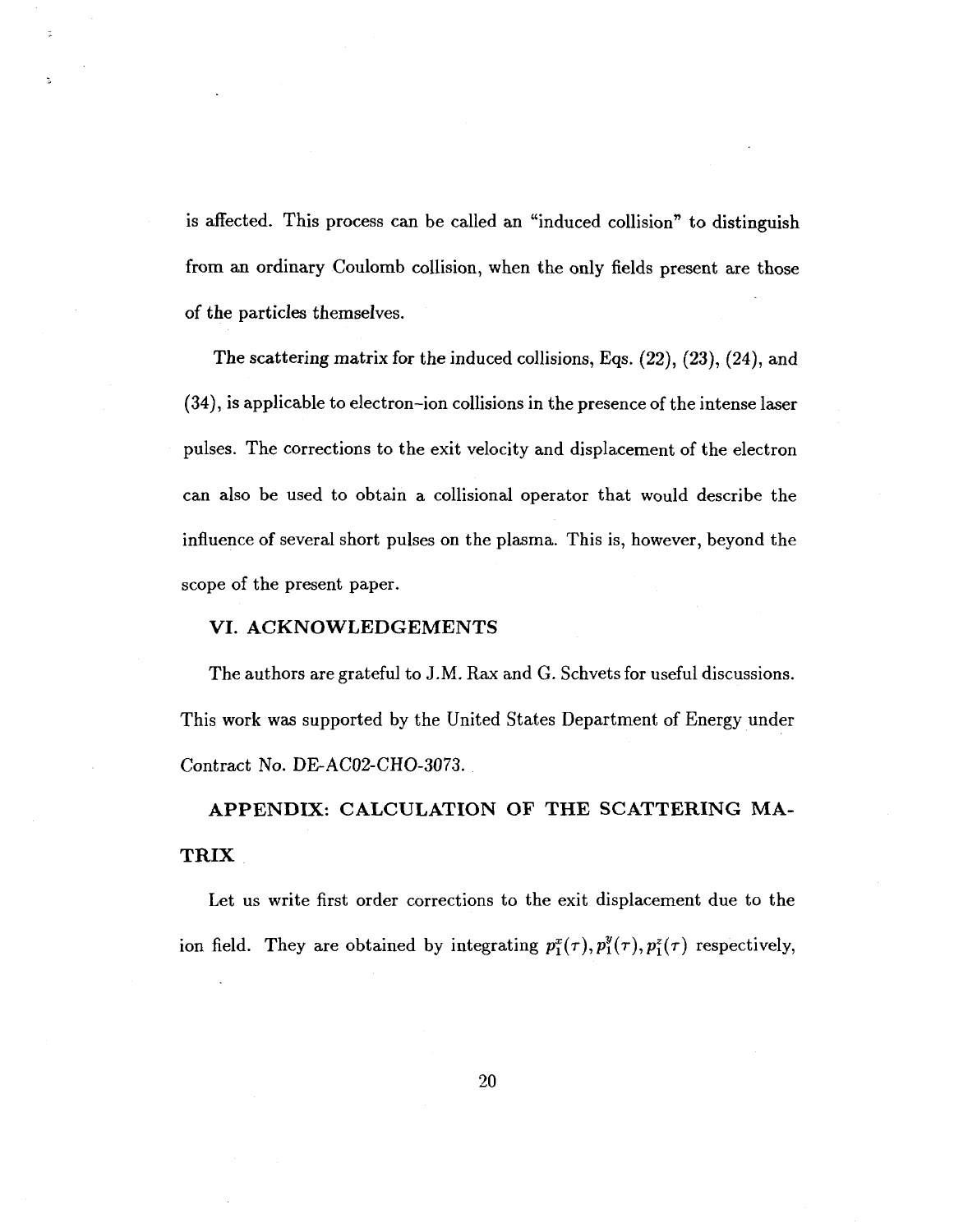which gives:

$$
h_1^x = -\zeta \int_0^T a^2(u) du \int_0^u [f_x(s) - f_y(s)a(s)] - \zeta \int_0^T du
$$
  

$$
\int_0^u [\frac{a^3(s)}{2} f_y(s) + f_x(s)] ds,
$$
  

$$
h_1^y = -\zeta \int_0^T 2a(s) ds \int_0^s [f_x(s) - f_y(s)a(s)] + \zeta \int_0^T a(s) [f_x(s) - f_y(s)a(s)] ds - \zeta \int_0^T du \int_0^u f_y(s) (1 + \frac{1}{2} a^2(s)) ds,
$$
  

$$
h_1^z = -\zeta \int_0^T ds \int_0^s f_z(u) (1 + \frac{1}{2} a^2(u)) du.
$$

Now we will determine coefficients of the  $\alpha_{ij}$  matrix (34).

It is easy to find, using (30), (31), (32), (33), that equations of trajectory with the first order  $O(V_i)$  corrections can be written as

$$
\left(\begin{array}{c}\nx_0 \\
y_0 \\
z_0\n\end{array}\right) = \left(\begin{array}{c}\nx_i \\
y_i \\
z_i\n\end{array}\right) + \left(\begin{array}{ccc}\n\sigma_{xx} & \sigma_{xy} & 0 \\
\sigma_{yx} & \sigma_{yy} & 0 \\
0 & 0 & \sigma_{zz}\n\end{array}\right) \left(\begin{array}{c}\nV_i^x \\
V_i^y \\
V_i^z\n\end{array}\right) + \left(\begin{array}{c}\nh_0^x \\
h_0^y \\
0\n\end{array}\right)
$$

where the  $\sigma_{ij}$  matrix coefficients are given by

$$
\sigma_{xx}(\tau) = \int_0^{\tau} (1 + a^2(u)) du, \ \sigma_{xy}(\tau) = \int_0^{\tau} a(u) du,
$$
  

$$
\sigma_{yx}(\tau) = \int_0^{\tau} a(u) du, \ \sigma_{yy}(\tau) = \sigma_{zz}(\tau) = \tau.
$$

And the zero order trajectory is given by Eq. (9).

We will denote the electron's radius vector, following zero order trajectory,

by

$$
r(\tau) = [(x_i + h_0^x(\tau))^2 + (y_i + h_0^y(\tau))^2 + z_i^2]^{3/2}.
$$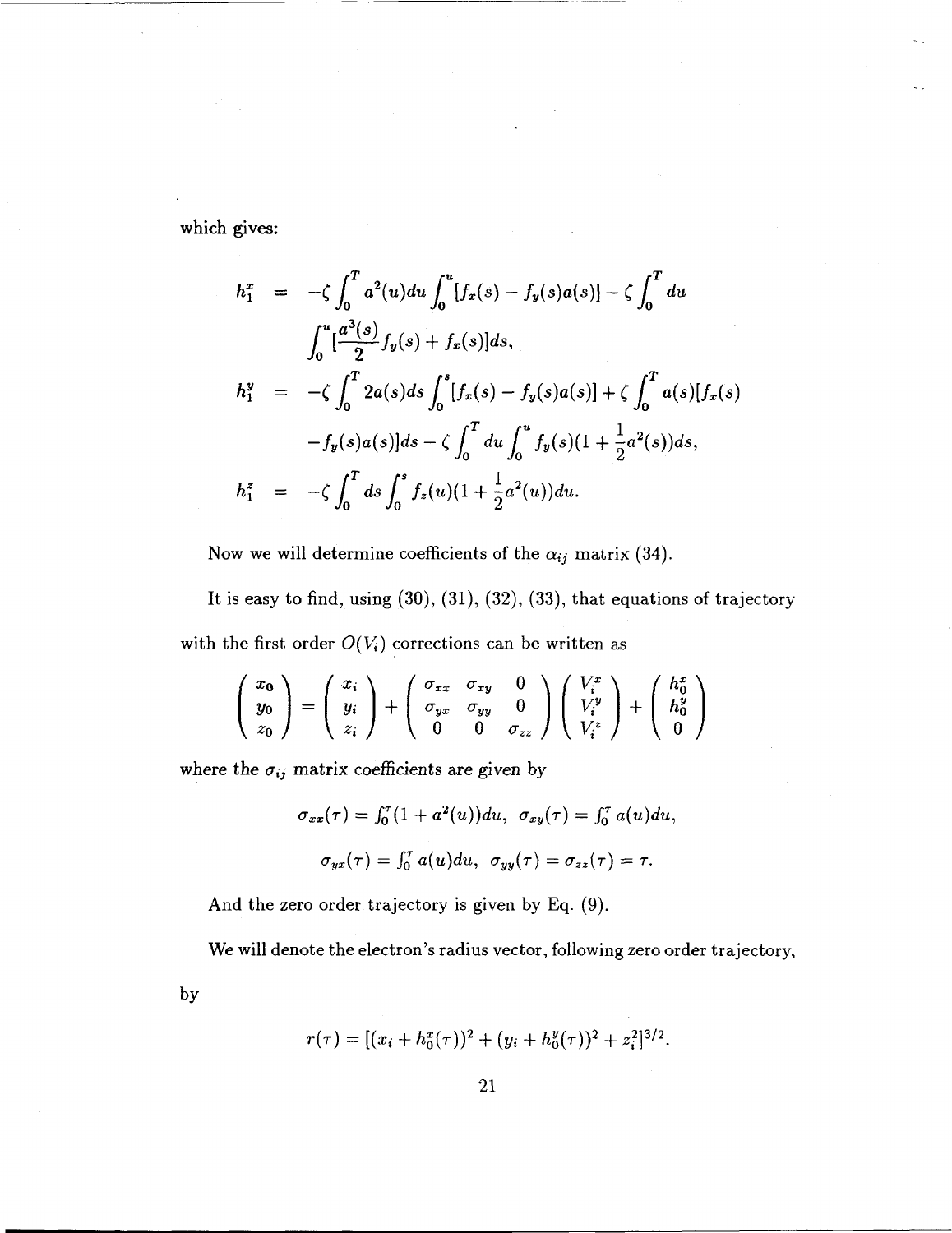Then after analysis similar to that of in Sec. III the  $\alpha_{ij}$  matrix components are:

$$
\alpha_{xx} = 1 - \zeta \int_{0}^{T} [f_{x}(s)(1 + a^{2}(s)) + \frac{1}{2}a^{3}(s)f_{y}(s) - \frac{\sigma_{xx}(s) + \frac{1}{2}\sigma_{yx}(s)}{r^{3}(s)}]ds,\n\alpha_{xy} = -\zeta \int_{0}^{T} [a(s)f_{x}(s) + \frac{1}{2}a^{2}(s)f_{y}(s) + \frac{\sigma_{xy}(s) + \frac{1}{2}a^{3}(s)\sigma_{yy}(s)}{r^{3}(s)}]ds,\n\alpha_{xz} = -\zeta \int_{0}^{T} \frac{1}{2}a^{2}(s)f_{z}(s)ds,\n\alpha_{yx} = -\zeta \int_{0}^{T} a(s)ds \int_{0}^{s} [f_{x}(s) - a(s)f_{y}(s) + \frac{\sigma_{xx}(s) - a(s)\sigma_{yx}(s)}{r^{3}(s)}]ds\n-\zeta \int_{0}^{T} \frac{1 + \frac{1}{2}a^{2}(s)}{r^{3}(s)}ds \int_{0}^{s} a(u)du - \zeta \int_{0}^{T} f_{y}(s)(1 + a^{2}(s))ds,\n\alpha_{yy} = 1 - \zeta \int_{0}^{T} a(s)ds \int_{0}^{s} [\frac{\sigma_{xy}(u) - a(u)\sigma_{yy}(u)}{r^{3}(u)} - f_{y}(u)]du\n-\zeta \int_{0}^{T} [a(s)f_{y}(s) + \sigma_{yy}(s)(1 + \frac{1}{2}a^{2}(s))ds,\n\alpha_{yz} = -\zeta \int_{0}^{T} f_{z}(s)(1 + a^{2}(s))ds,\n\alpha_{zx} = -\zeta \int_{0}^{T} f_{z}(s)(1 + a^{2}(s))ds,\n\alpha_{zx} = -\zeta \int_{0}^{T} f_{z}(s)a(s)ds,\n\alpha_{zz} = 1 - \zeta \int_{0}^{T} \frac{\sigma_{zz}(s)(1 + \frac{1}{2}a^{2}(s))}{r^{3}(s)}ds.
$$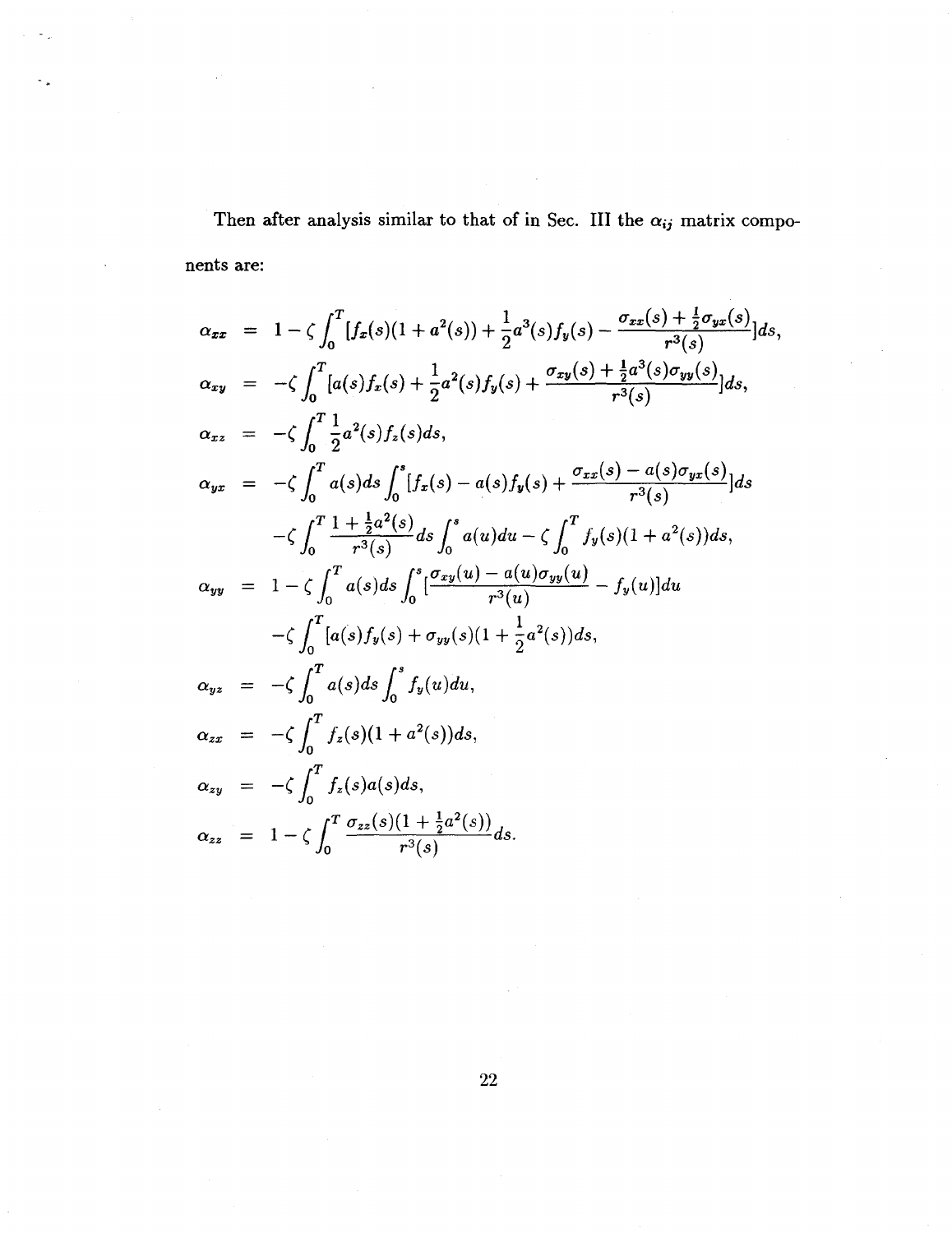#### REFERENCES

<sup>1</sup> P.Sprangle, E. Esarey, and A. Ting, Phys. Rev. Lett. **64**, 2011 (1990); A. Ting, E.Esarey, and P.Sprangle, Phys. Fluids B 2, 1390 (1990); J.M. Rax and N.J. Fisch, Phys. Fluids B 4 (5), 1323 (1992).

2 J.M. Dawson and C. Oberman, Phys. Fluids 5, 517 (1962); V.P. Silin, Sov. Phis. JETP 20, 1510 (1965); A.B. Langdon, Phys. Rev. Lett. 44, 575 (1980); W.L. Kruer, Comments Plasma Phys. Cont. Fusion 6, 167 (1981); S. Kato, R. Kawakami and K. Mima, Physical Review A 43, 5560 (1991); CD. Decker, W.B. Mori, J.M. Dawson, T. Katsouleas, Phys. Plasmas 1 (12), 4043 (1994).

<sup>3</sup>M.Pessot, J. Squier, G. Mourou, and D.J. Harter, Opt. Lett. 14, 797, (1989);M.Pessot, J. Squier, P. Bado, G. Mourou, and D.J. Harter, IEEE J. Quantum Electron. **QE-25,** 61 (1989).

4 P. Kaw and J. Dawson, Phys. Fluids, 13, 472 (1969).

5 J.M. Rax and N.J. Fisch, Phys. Fluids B 4 (5), 1323 (1992).

<sup>6</sup>L.D. Landau and E.M. Lifshits, Statistical Physics, vol.5, p.243, (1980). 7Note, that one has to perform averaging over  $x_i, y_i, z_i$ , while in the case of a Coulomb collisions it is sufficient to average only over the impact parameter. **FIGURES**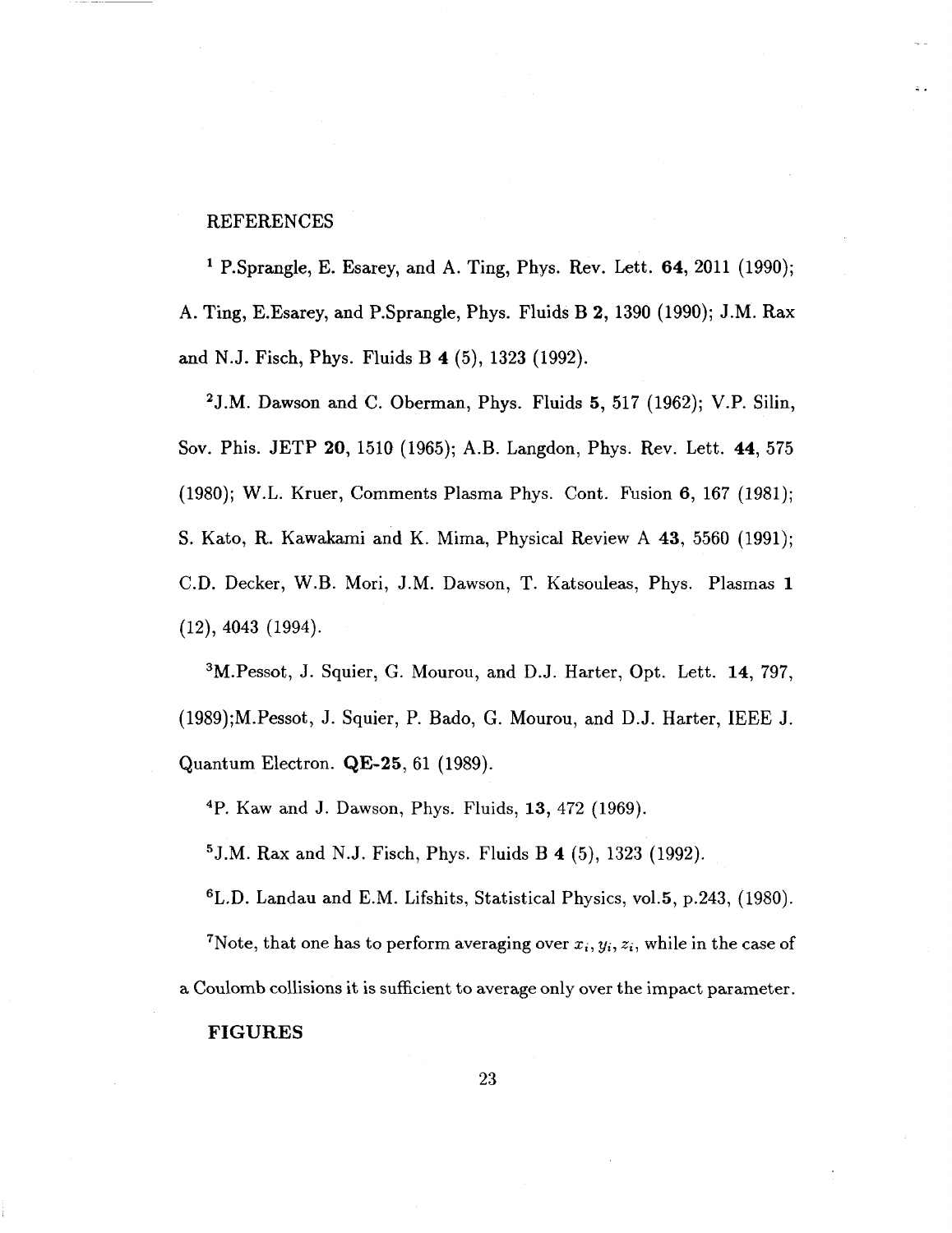**Fig.** 1 Displacement of the Debye cloud due to interaction with the laser pulse.

÷

**Fig.** 2 Regions of relative importance of  $\Delta \epsilon_{corr}$  in comparison with: a) energy of collective plasma oscillations and b) spontaneous Compton losses. Curves 1, 2, and 3 correspond to the electron temperature,  $T_e$ , 1, 0.1 and 0.01 eV respectively. The pulse duration  $\delta\omega^{-1}$  is given with respect to  $\delta\omega_0^{-1} = 2\pi$ . 10<sup>-13</sup>. The region above each curve in Fig. (a) corresponds to  $\Delta \epsilon_{corr}/\epsilon_{pl} > 1$ , while in Fig (b) it corresponds to  $\Delta \epsilon_{corr}/\epsilon_{compt} < 1$ .

**Fig.** 3 Electron moves along the trajectory AE in the field of the ion (at the origin), when it is hit by the pulse at the point A. It is forced to move along the new trajectory AB, which is almost the same as its trajectory in the field of the pulse alone (drifting figure eight). At the point B it leaves the pulse with the exit velocity  $V_B$  and starts to move along hyperbola CD, BF being its axis of symmetry. Note, that trajectories AE, AB and CD do not necessarily lie in the same plane.

**Fig.** 4 Components of the exit velocity,  $V_c^x$ ,  $V_c^y$ ,  $V_c^z$ , respectively versus initial  $x_i$  position of the electron, with  $y_i = 0, z_i = 0.1$ . The magnitude of velocity is presented in terms of  $c = 3 \cdot 10^{10}$  cm – velocity of light, and all lengths are measured in  $\lambda = 10^{-5}$  cm – wavelength of radiation. The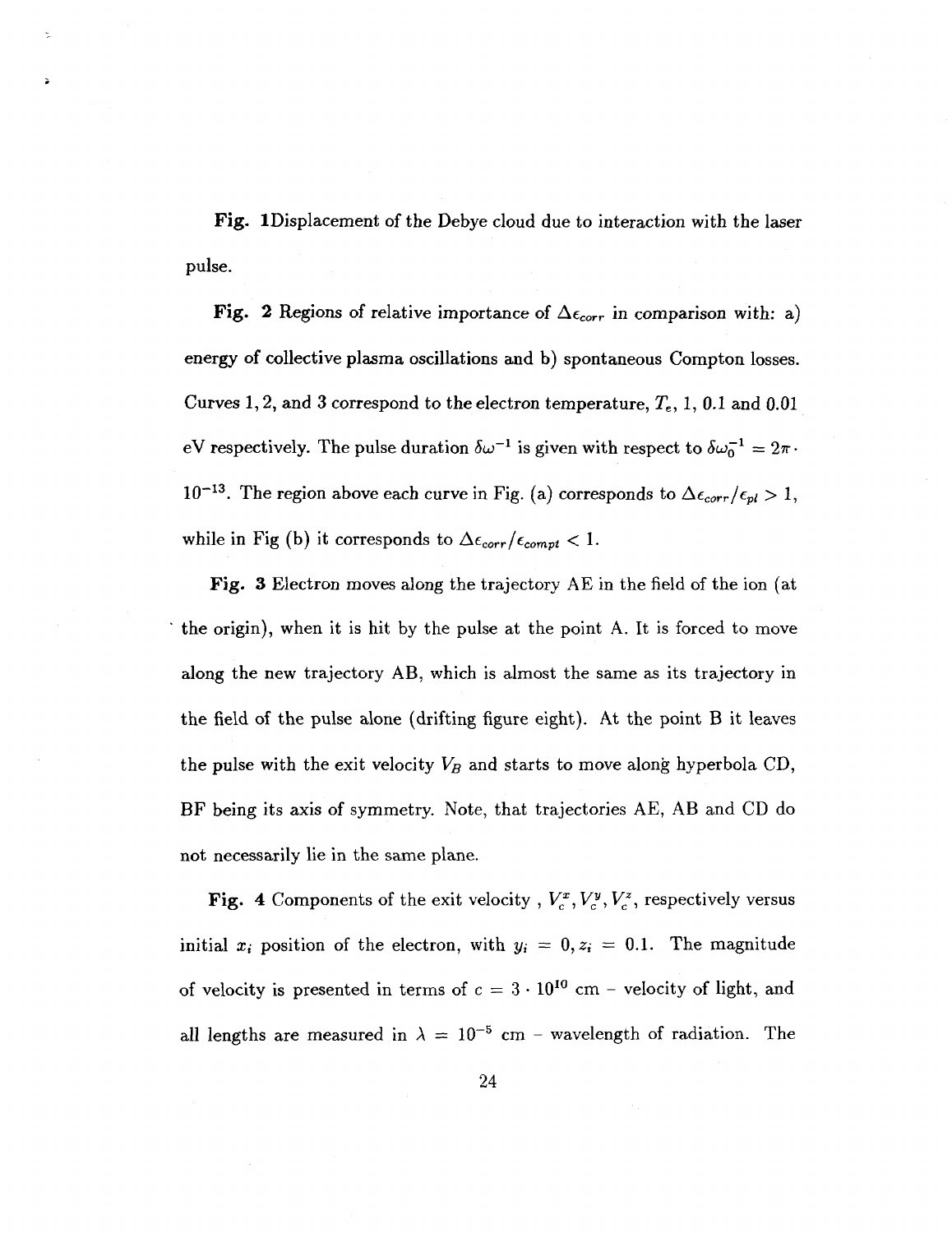form of the pulse is chosen to be  $a(u) = \sin(u)$ ,  $0 < u < T$ , where  $T = 6\pi$ . As  $z \rightarrow 0$  the spikes on all graphs tend to  $\pm \infty$ , forming discontinuities. This corresponds to electron crossing the ion at some point on its zero order trajectory. The periodic behaviour of all plots is due to periodicity of the zero order trajectory of the electron in *x* direction.

**Fig. 5** Components of the exit velocity,  $V_c^x$ ,  $V_c^y$ ,  $V_c^z$ , respectively, versus initial  $y_i$  position of the electron, with  $x_i = 0, z_i = 0.1$ . Plots do not exhibit any periodicity due to the lack of periodicity in the zero order trajectory of the electron in *y* direction.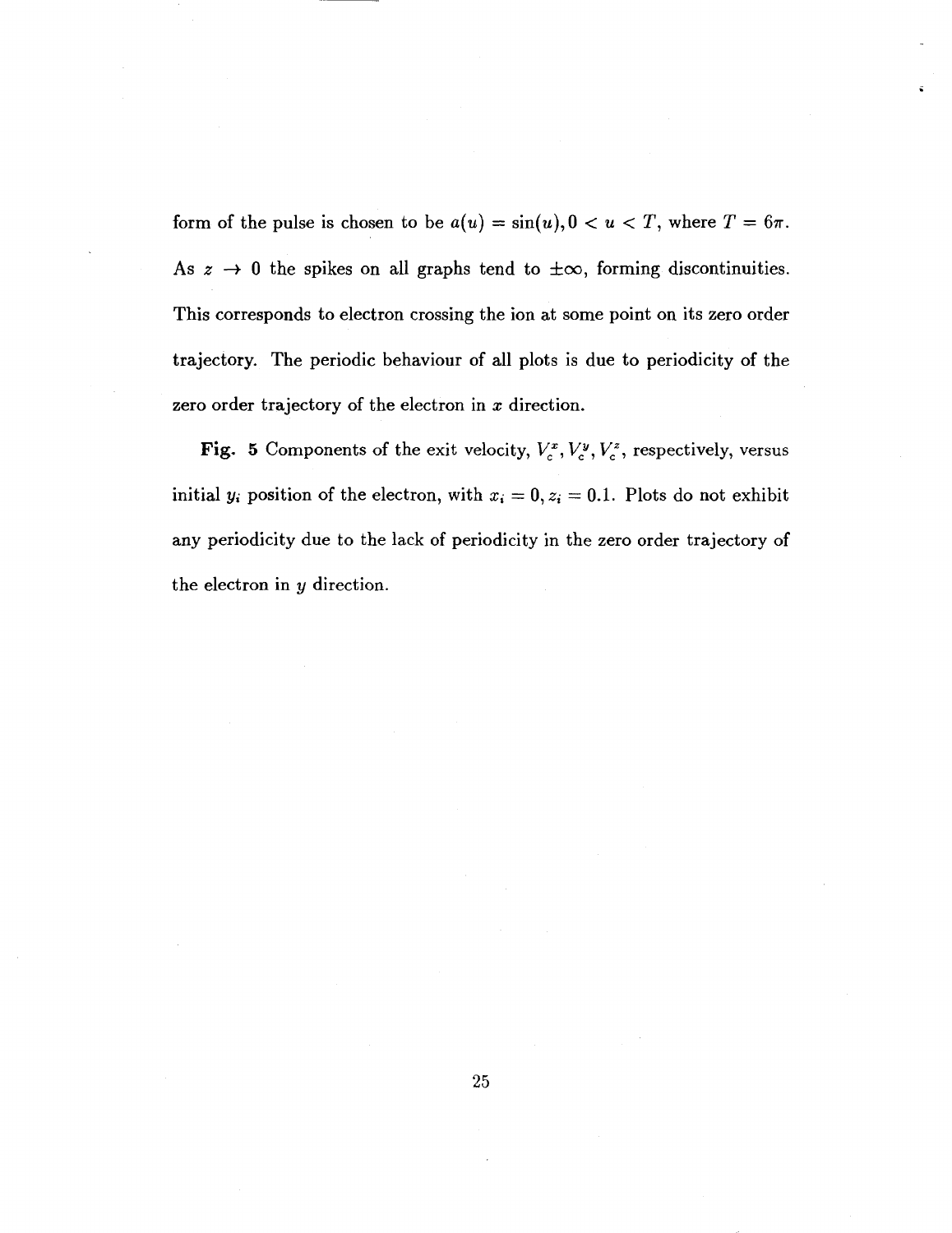

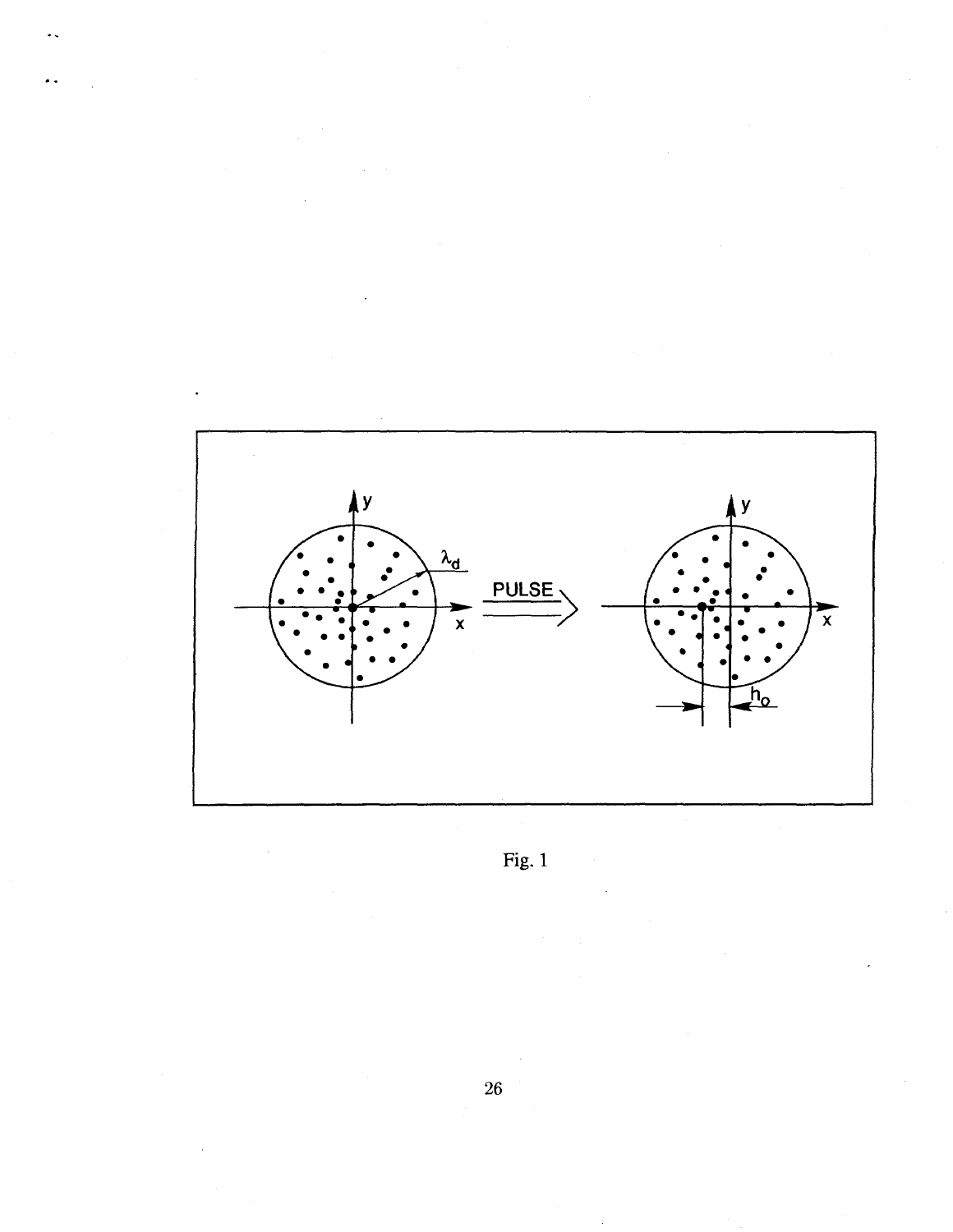



**27**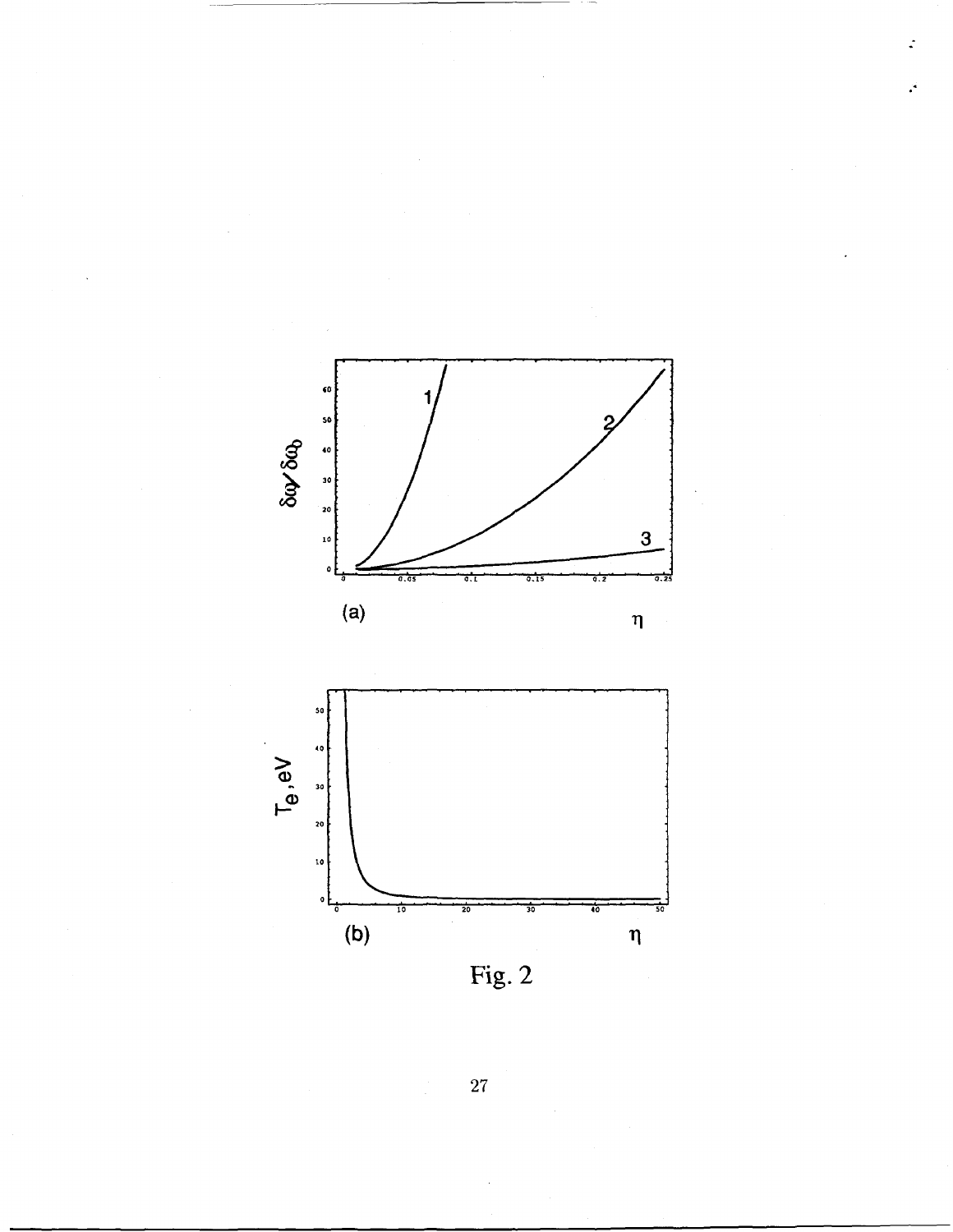

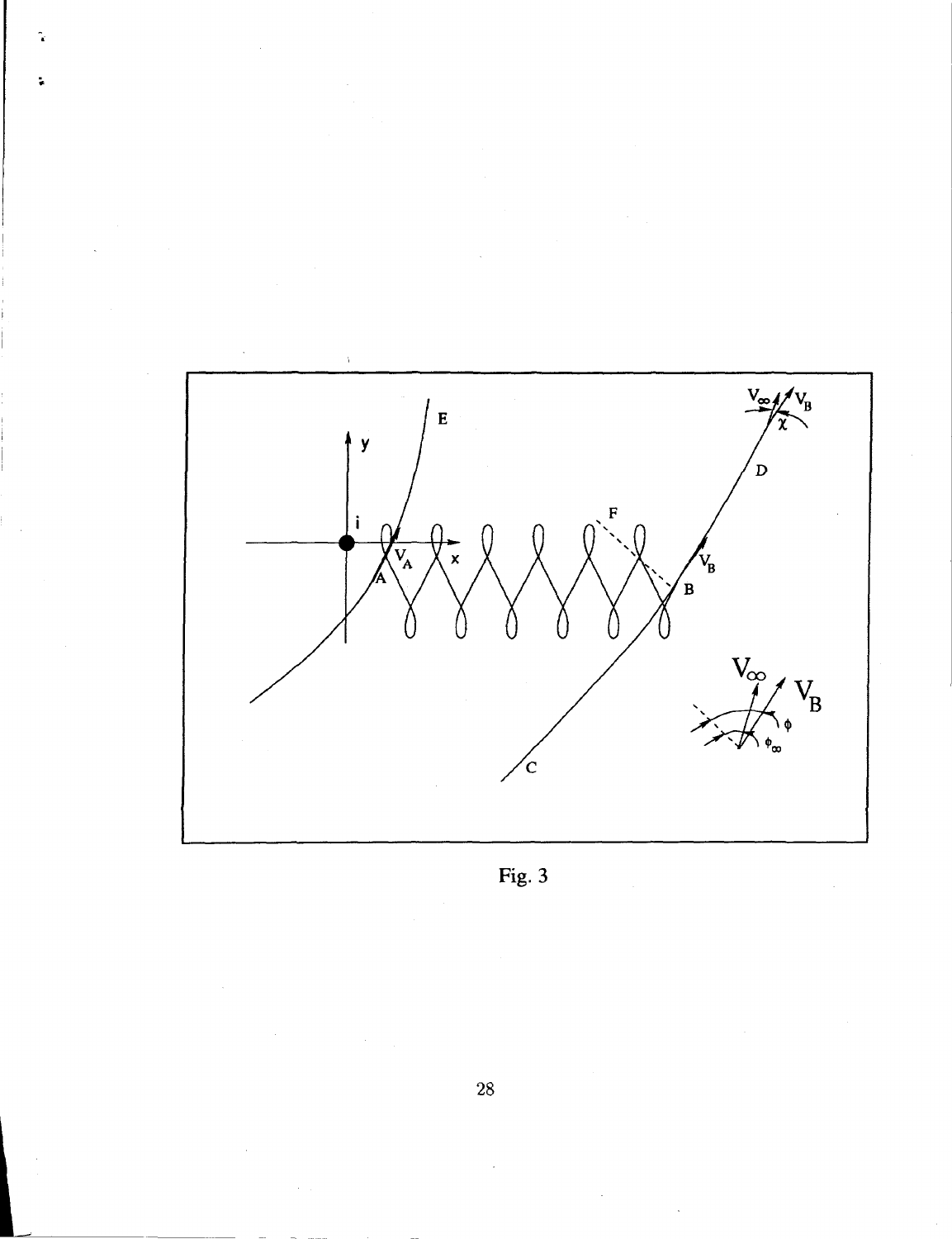





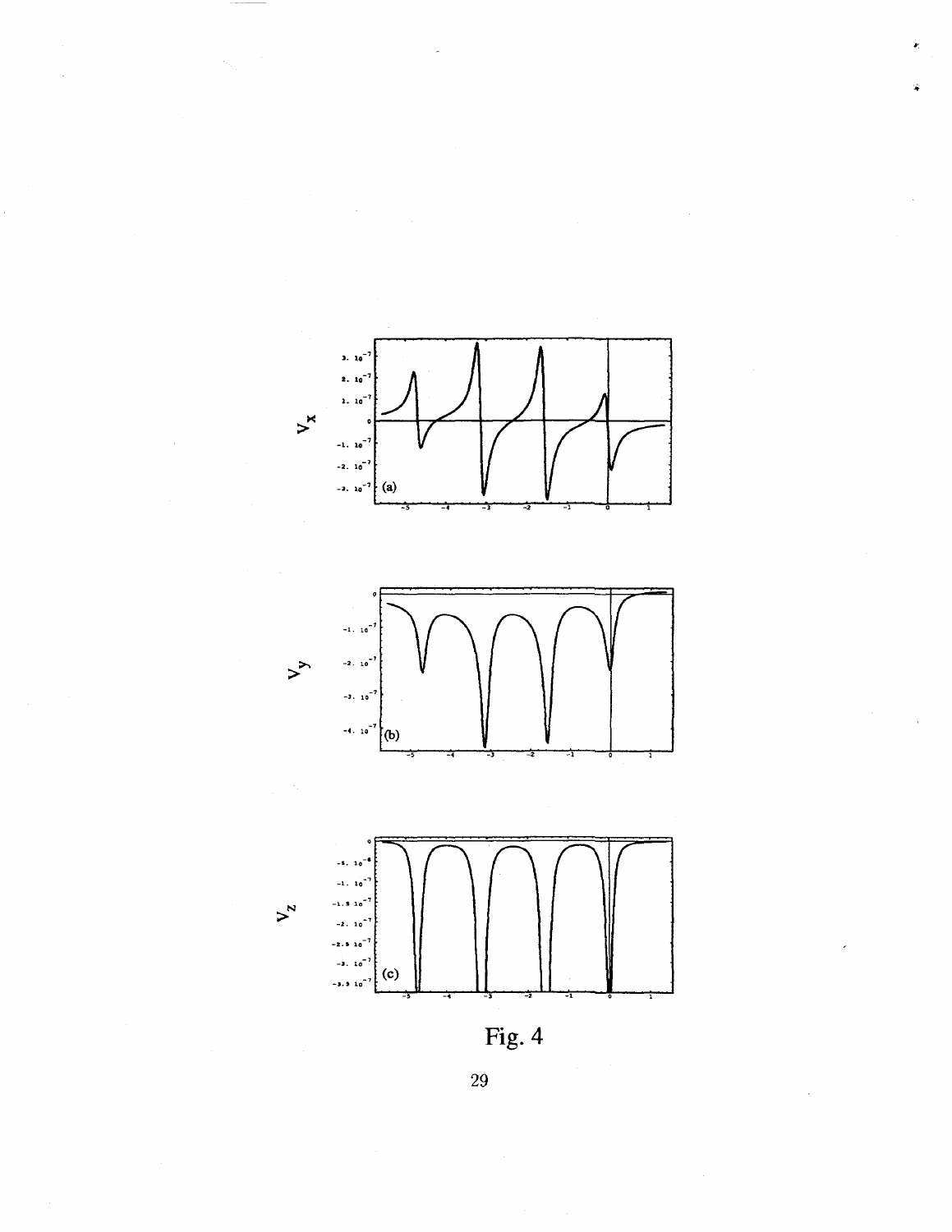

Fig. 5

÷,

**30**